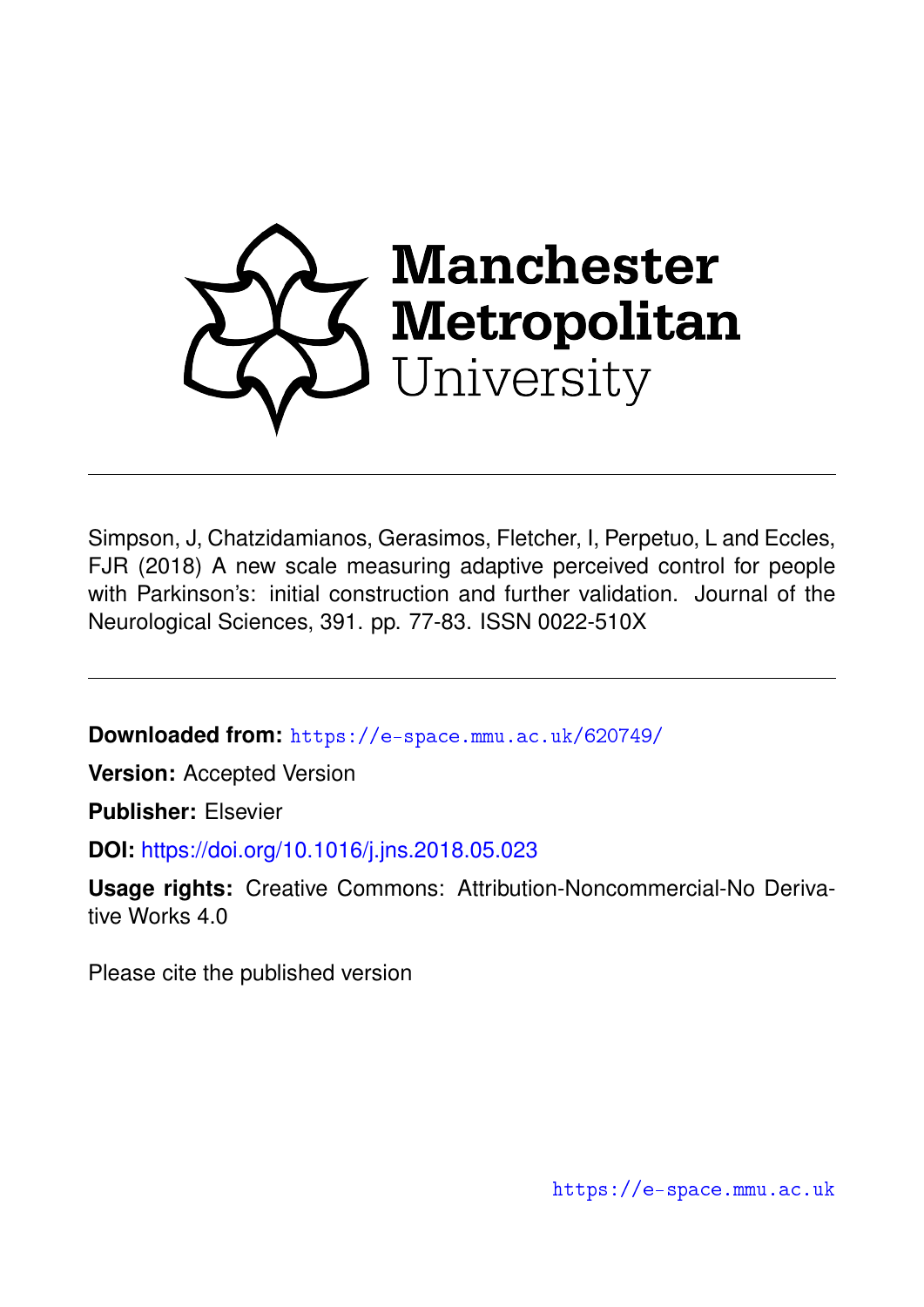A new scale measuring adaptive perceived control for people with Parkinson's: initial construction and further validation.

Authors: Jane Simpson  $a \boxtimes$ Gerasimos Chatzidamianos<sup>b</sup> Ian Fletcher<sup>a</sup> Luis Perpetuo<sup>c</sup> Fiona Eccles<sup>a</sup>

Affiliations:

<sup>a</sup> Division of Health Research, Lancaster University, Lancaster, LA1 4YT, U.K.

 $d$  Department of Psychology, Manchester Metropolitan University, Manchester, M15 6GX, U.K.

 $c$  Parkinson's UK, Vauxhall Bridge Road, London, U.K.

 $\boxtimes$  Corresponding author; Dr Jane Simpson, Division of Health Research, Lancaster University, Lancaster, LA1 4YT, U.K. [j.simpson2@lancaster.ac.uk;](mailto:j.simpson2@lancaster.ac.uk) tel: +44 (0) 1524 592858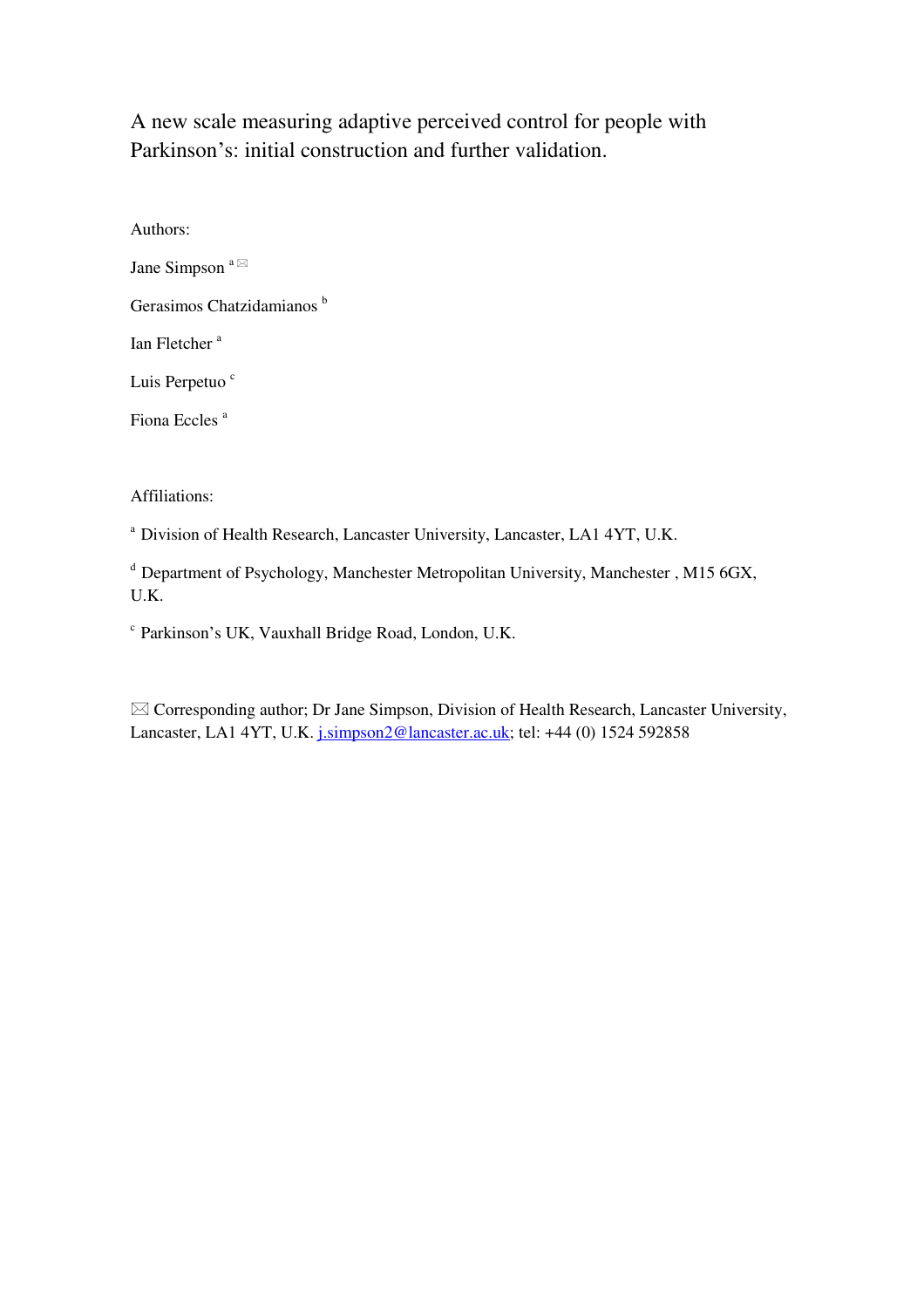Abstract

Introduction: Perceived control is an important concept in understanding adjustment to chronic conditions such as Parkinson's. While generic measures have been used to measure the construct in Parkinson's, no Parkinson's-specific scale currently exists. This study outlines the initial development and further validation of a free-to-use scale, the Parkinson's UK Scale of Perceived Control (PUKSoPC).

Method: Focus groups were used to create items for the new scale. Potential items were then subject to screening for readability and coherence by people affected by the condition. This left 49 items that were then completed, along with other measures, by 231 people with Parkinson's. Exploratory factor analysis then created a 15-item scale with five distinct subscales. This initial structure was then further tested using confirmatory factor analysis with 2032 people with Parkinson's. Structural equation modelling confirmed the acceptability of the total scale and subscale structures.

Results: The final scale is concluded to be a psychometrically robust measure of perceived control. It has good face validity, evidence of convergent and criterion (concurrent and divergent) validity, good test-retest reliability and is internally coherent, with a demonstrably solid factor structure. While further testing would be useful to assess the scale's predictive ability, it is currently considered robust enough for more widespread use.

Conclusion: The PUKSoPC is an appropriate scale to provide a more comprehensive measure of perceived control. It is preferable to single item, non-validated measures and can provide evidence of perceptions of control across a number of domains important in the measurement of the construct.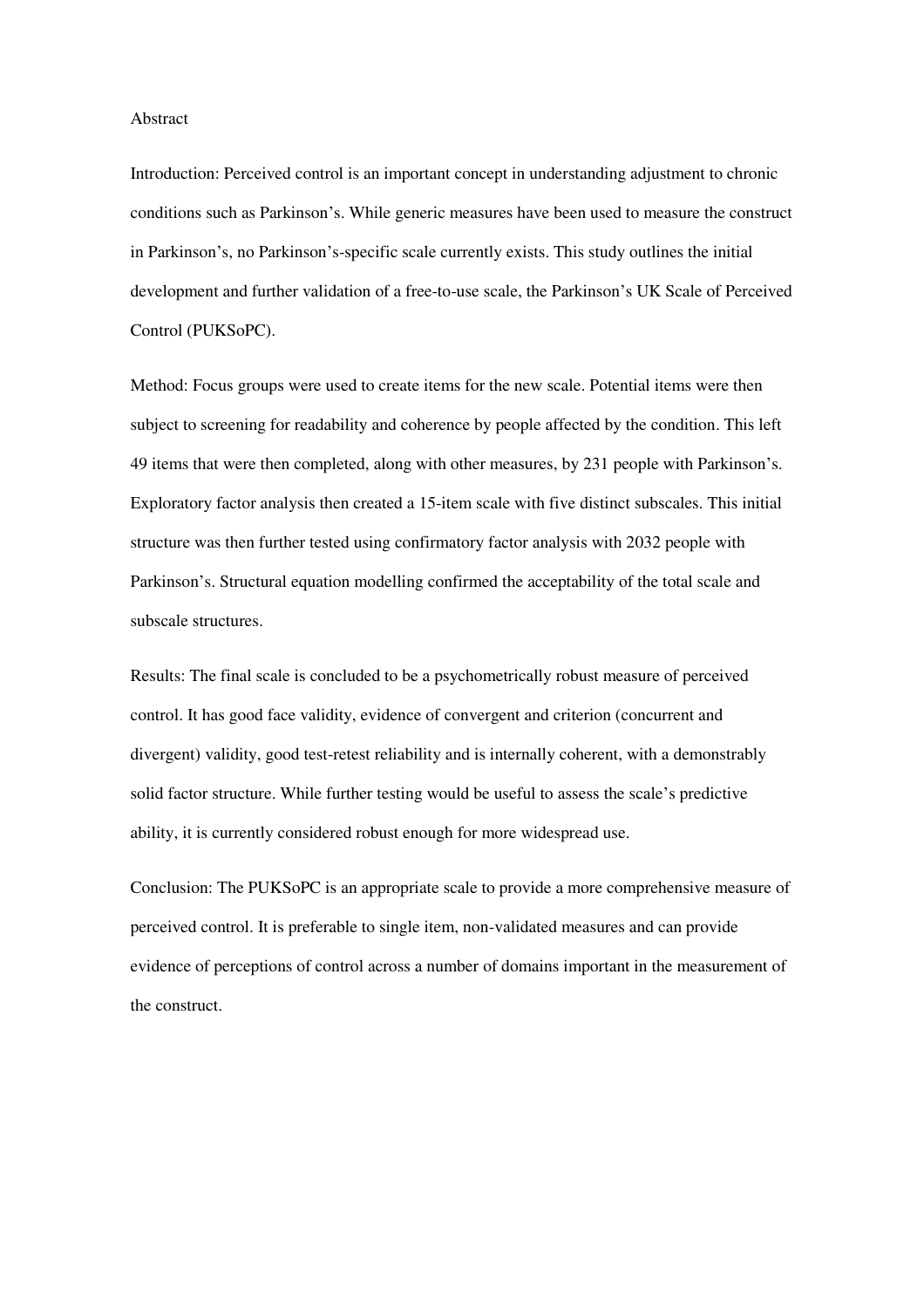# Highlights:

- Perceptions of control are important in determining psychological wellbeing
- No current scale exists to measure adaptive control in people with Parkinson's
- A new psychometrically valid scale is presented
- This scale has excellent psychometric properties and is free to use

Keywords: Parkinson's, control, scale, psychometric, validity, confirmatory factor analysis

### Funding:

This work was supported by funding from Parkinson's UK [HRA7892]. Parkinson's UK's current 5 year strategy places a focus on 3 main themes: better treatments and a cure; quality services; and taking control. The charity commissioned Lancaster University to develop the control scale in order to create a tool with which to measure perceived levels of control amongst the Parkinson's community in the UK and to be able to measure the success of its strategic aim of increasing the community's reported sense of control. The scale, as a tool applied year on year through the strategic period, provides the charity with evidence of the effectiveness of its interventions within the Taking Control theme. Parkinson's UK coordinated the data collection, facilitated the focus groups and approved the decision to submit the article for publication. The funder was not involved in the analysis nor changed any substantive part of the draft.

Conflict of Interest:

Jane Simpson, Gerasimos Chatzidamianos,Ian Fletcher, Fiona Eccles: None

Luis Perpetuo: Employed by Parkinson's UK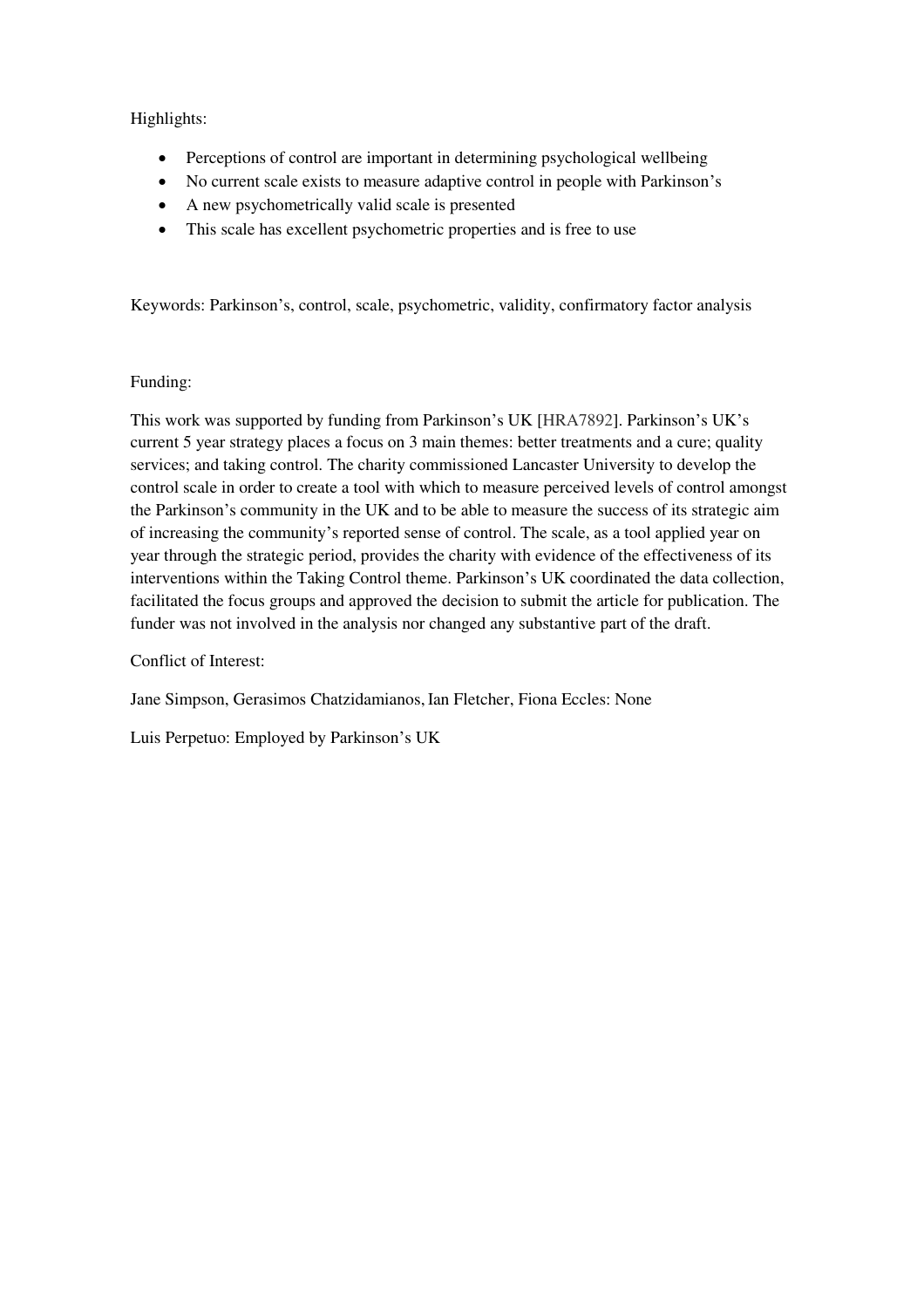## **1. Introduction**

Perceived control is an important concept in influencing how people adapt to life with a chronic condition such as Parkinson's [1]. For example, higher levels of perceived control correlate with a range of more positive outcomes, such as better mood [2], and higher quality of life generally [3]. Control has been measured as a trait-like variable and this is what is most usually measured in more generic measures of perceived control [4]. However, perceived control can also be experienced over a number of illness-specific domains – e.g., belief in an individual's ability to control the progress of the condition generally and symptoms more specifically [5]. It is also a factor influencing how a condition affects lives outside the more narrow parameters of illness-defined symptomatic experience  $-e.g.,$  how much control is experienced over access to health services in relation to a condition. In addition, when controlling the condition or symptoms is not possible, the control of emotional reactions and the ability to adapt to a new situation becomes important [6] as well as perceived control over other life domains and living well despite the condition [3]. Evidence also suggests that control can be manipulated therapeutically, with concomitant effects on psychological wellbeing [7].

However, despite its importance as a theoretical construct [1], no measure of control specifically created for people with Parkinson's currently exists. Previous research employing the theoretical concept has largely used general measures of control over illness [3]. Although these can be useful for making comparisons across patient groups, they are not as sensitive to the specific issues faced by people with such a diverse and unpredictable condition; in this sense they lack 'face validity' as they cannot include items which might not be relevant to a much wider population [8]. Moreover, scales need to be constructed so higher scores are indicative of adaptive levels of perceived control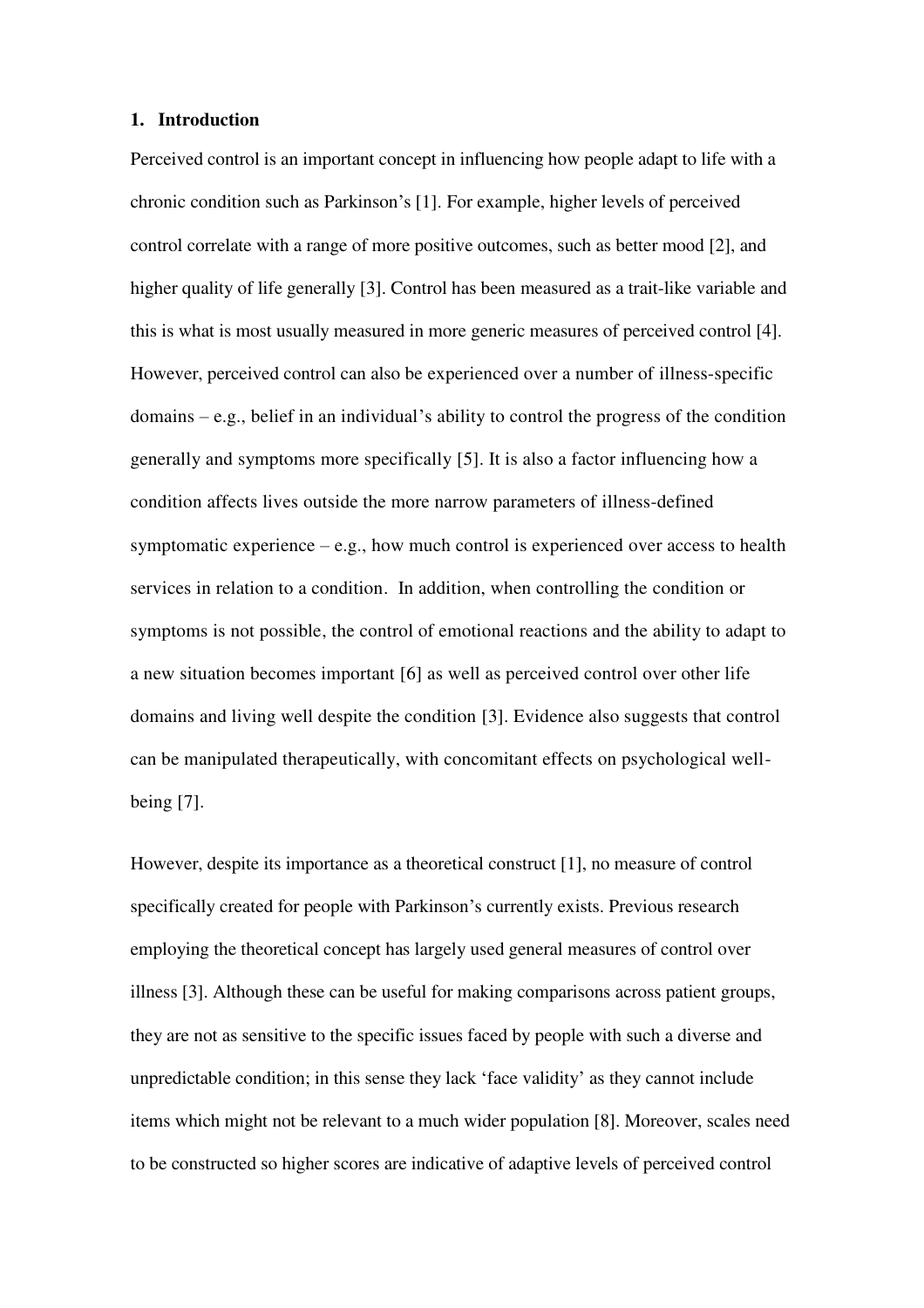and this is not possible with single item measures such as 'how much control do you feel you have over your condition'. For example, a scale where stronger agreement on an item indicative of unrealistic aspirations of control (e.g. I have full control over the progress of my condition') would result in a higher 'perceived control' score. However, this is unlikely to reflect a realistic (or adaptive) sense of control given the limitations faced by individuals with an unpredictable chronic condition [9]. Furthermore, such a scale would not correlate in meaningful ways with other scales where there should be some degree of concurrent validity, such as scales of well-being. Consequently, perceptions of adaptive levels of control are best measured using a range of outcomes considered important for demonstrating perceived control. However, this necessitates detailed preparatory work on a condition-specific basis to identify specific outcomes indicative of effective control across domains considered most important for those with the condition. The measurement of control from an individual perspective is also consistent with the move to incorporate patient reported outcomes (PROMs) in both assessment and outcome studies [10]. These measures privilege the view of the participant and in relation to measures that are concerned with views or perceptions of the self, they are seen as offering an important additional perspective to measures rated by others (e.g. family, other professionals) in PD research [11]. Moreover, condition specific PROMs have been increasingly developed for use with people with Parkinson's [e.g. 12].

Consequently, this study reports the development of a psychometrically valid scale to measure individuals with Parkinson's levels of their perception of the effectiveness of their control strategies with respect to their condition. It reports initial validation, with the creation of a provisional factor structure and further validation with a much larger sample.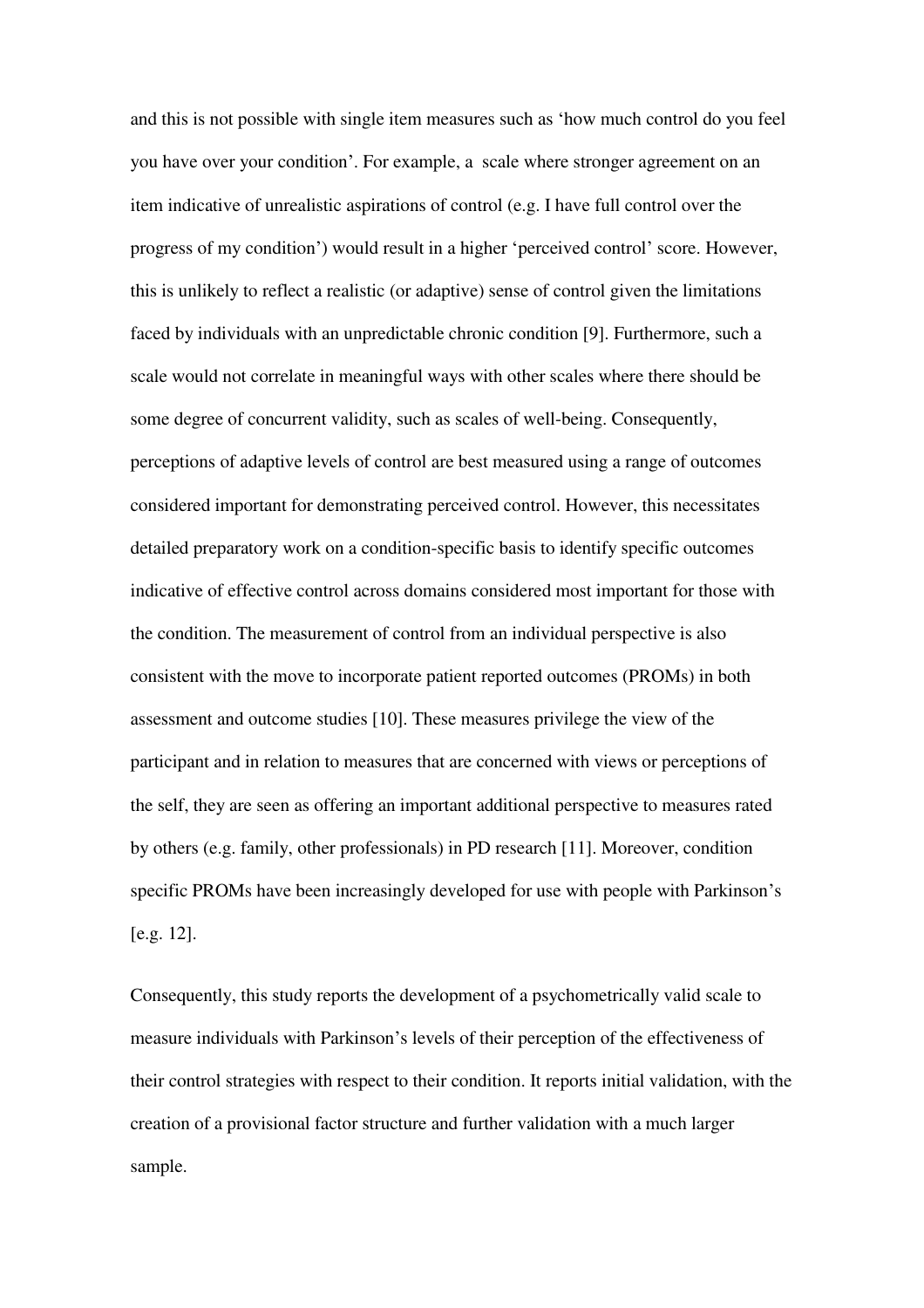### **2. Methods**

#### 2.1 Participants

For the scale creation, 49 potential scale items were sent by Parkinson's UK, a UK national charity for people with Parkinson's, to a group of around 1700 people affected by Parkinson's; 236 responses were received, with 231 retained for analysis (see demographic in Table 1). Smaller samples can also be acceptable when communalities are high and factors are strongly determined [13] and using MacCallum et al.'s [13] guidelines a sample of 200 was thought likely to be sufficient.

A second set of data for further validation was collected from 2032 members of Parkinson's UK (see Table 1). The age of participants was again wide-ranging, with 846 (42%) female. This participant number is appropriate given that the purpose of the second sample was to confirm the initial factor solution and is sufficient for asymptotically distribution-free (ADF) estimation.

#### [Insert Table 1 here]

#### 2.2 Procedure

#### 2.2.1 Initial item generation

The scale was created using best practice guidance for scale creation [14]. Focus groups of people with Parkinson's, recruited from Parkinson's UK, generated ideas to form the basis of the scale's items. Specifically, individuals were asked to consider how they would consider whether they had achieved appropriate and reasonable levels of control of their condition given that they had a chronic condition affecting multiple domains. A range of areas were cited as being potentially affected by perceptions of control – for example, the effects of control on their general well-being – i.e. their stress levels – and their level of external engagement. As already indicated, this much wider sampling of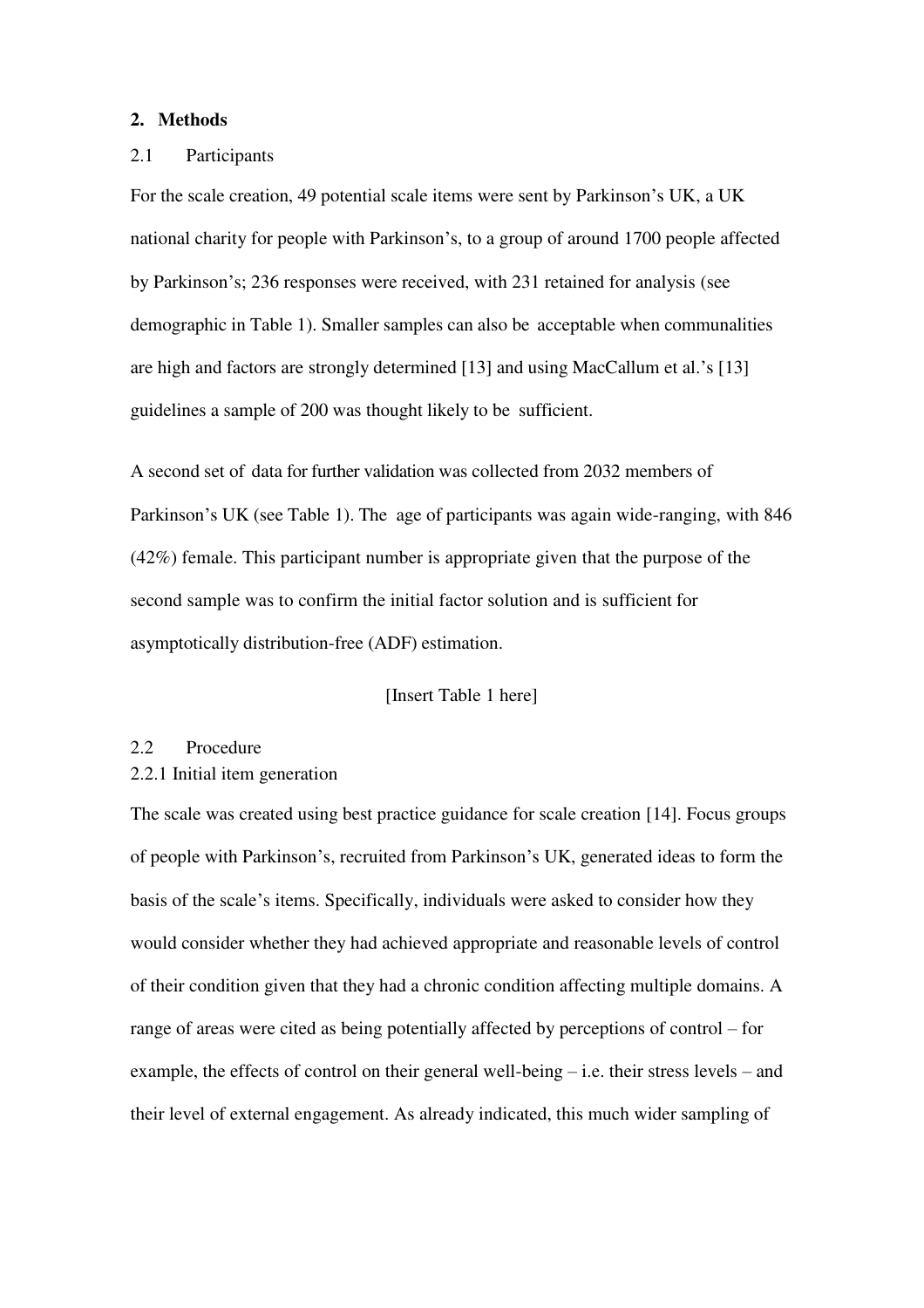areas related to control is more sensitive than research which has simply asked single item questions [e.g. 5].

This process led to the generation of an initial pool of 84 items with both positively and negatively worded questions (i.e. reverse scored items). People affected by Parkinson's reviewed these 84 items for face validity, and to ensure readability and acceptability. This resulted in changes to phrasing of some items. In addition, the negatively worded questions were removed as they were thought to be potentially problematic for those individuals who were experiencing difficulties in cognitive flexibility and perseveration. Reverse scored items can also cause contamination of data if respondents are inattentive or become confused. Items were also critically reviewed for length and possible overlap. These assessments led to a final pool of 49 items.

# 2.2.2 Scale creation

The 49 items, with other demographic and questionnaire items, were sent to potential participants. As part of this initial validation, other data also collected included: standard demographic details (gender, age, age at symptom onset, age at diagnosis, ethnicity, and living arrangements) and two previously validated measures of control to provide data on the new scale's concurrent validity. The two measures were:

# *General self-efficacy scale* (GSE) [15].

This scale assesses individuals' sense of agency, i.e. how much they feel able to overcome difficulties and solve problems in life. It is a well-known scale of general (i.e. non health specific) control with good psychometric properties which has been validated internationally [16] with Cronbach alpha ranging from .75 to .91 [16]. In the current sample  $\alpha = .94$ .

# *Self-efficacy for managing chronic disease-6 item scale* [7,17]*.*

This scale also assesses personal agency but in relation to managing a chronic health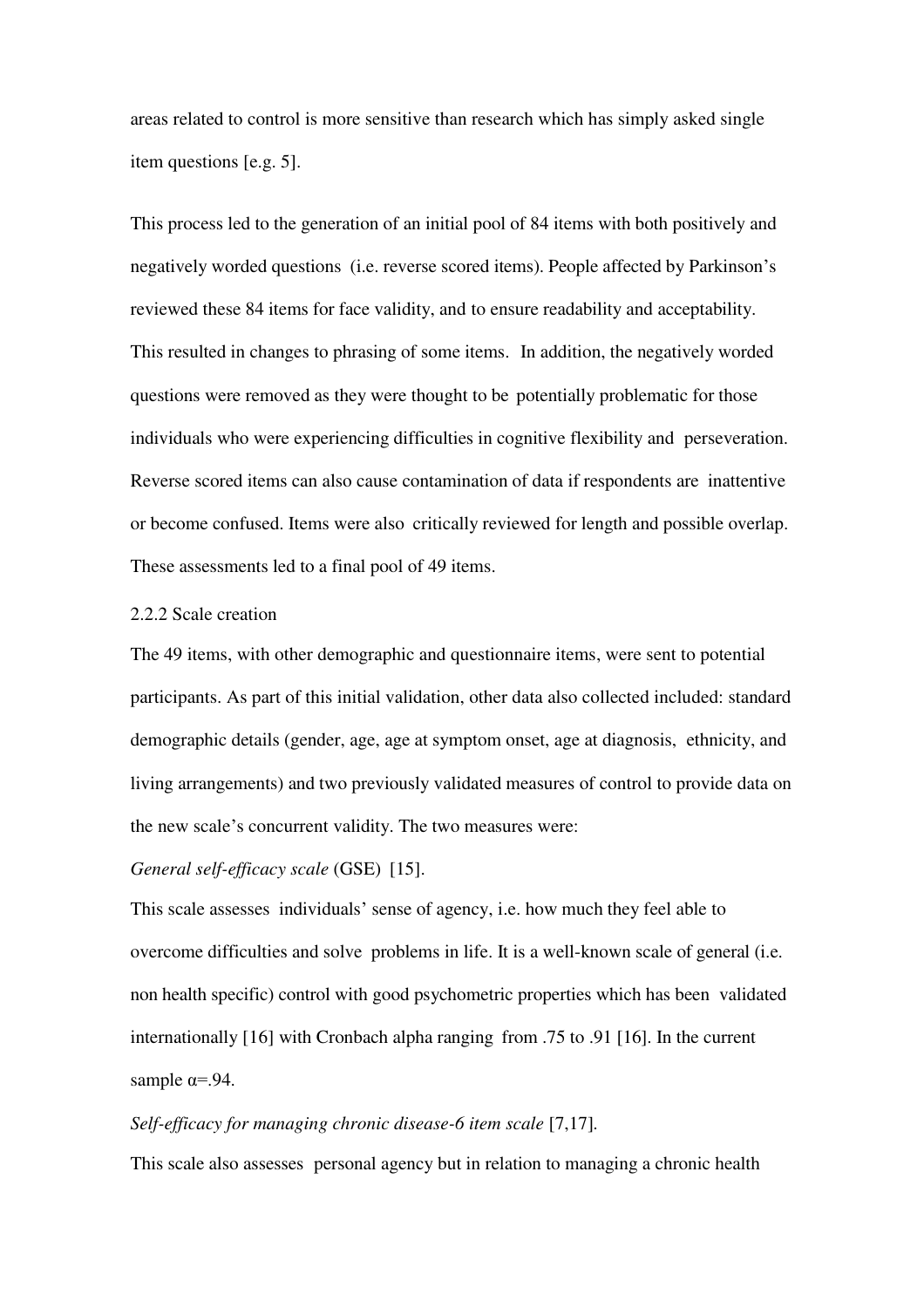condition and continuing with everyday activities despite the condition. It is a short form of the original 32 item scale and has a high internal consistency  $(\alpha = .91)$  [17]. In the current sample  $\alpha = .93$ .

In order to assess concurrent and divergent validity, we assessed the scale against the emotional well-being and stigma subscales of the Parkinson's Disease Quality of Life Scale (PDQ-39) [18]. This 39-item questionnaire assesses patient-reported quality of life across eight subscales. It is a widely used measure of the construct and has high internal consistency in both its total and subscale structures [19] and in this study, for the stigma subscale,  $\alpha = 0.82$  and for emotional well-being,  $\alpha = 0.91$ .

Administration and completion of the scale (median completion=24mins) was conducted electronically aided by Smart Survey [\(https://www.smartsurvey.co.uk/\)](https://www.smartsurvey.co.uk/). The work described has been conducted in line with The Code of Ethics of the World Medical Association (Declaration of Helsinki) for studies involving humans. The analysis was reviewed and approved by the Faculty of Health and Medicine Research Ethics Committee, Lancaster University (REF:S2014-72).

For the second stage of the validation, the same data collection and consent procedures were applied. This time, however, only the PUKSoPC was sent to participants.

#### 2.3 Statistical analysis

Most statistical analyses were conducted using the Statistical Package for Social Sciences (SPSS) (version 22.0). Confirmatory factor analysis was conducted using AMOS (version 22.0; IBM Corp.) to fit the Structural Equation Model (SEM). Descriptive statistics (mean, standard deviation [SD]) were assessed. For all analyses, a two tailed p value of ≤.05 was used to denote statistical significance.

In order to develop the psychometric properties of the scale for the creation of the initial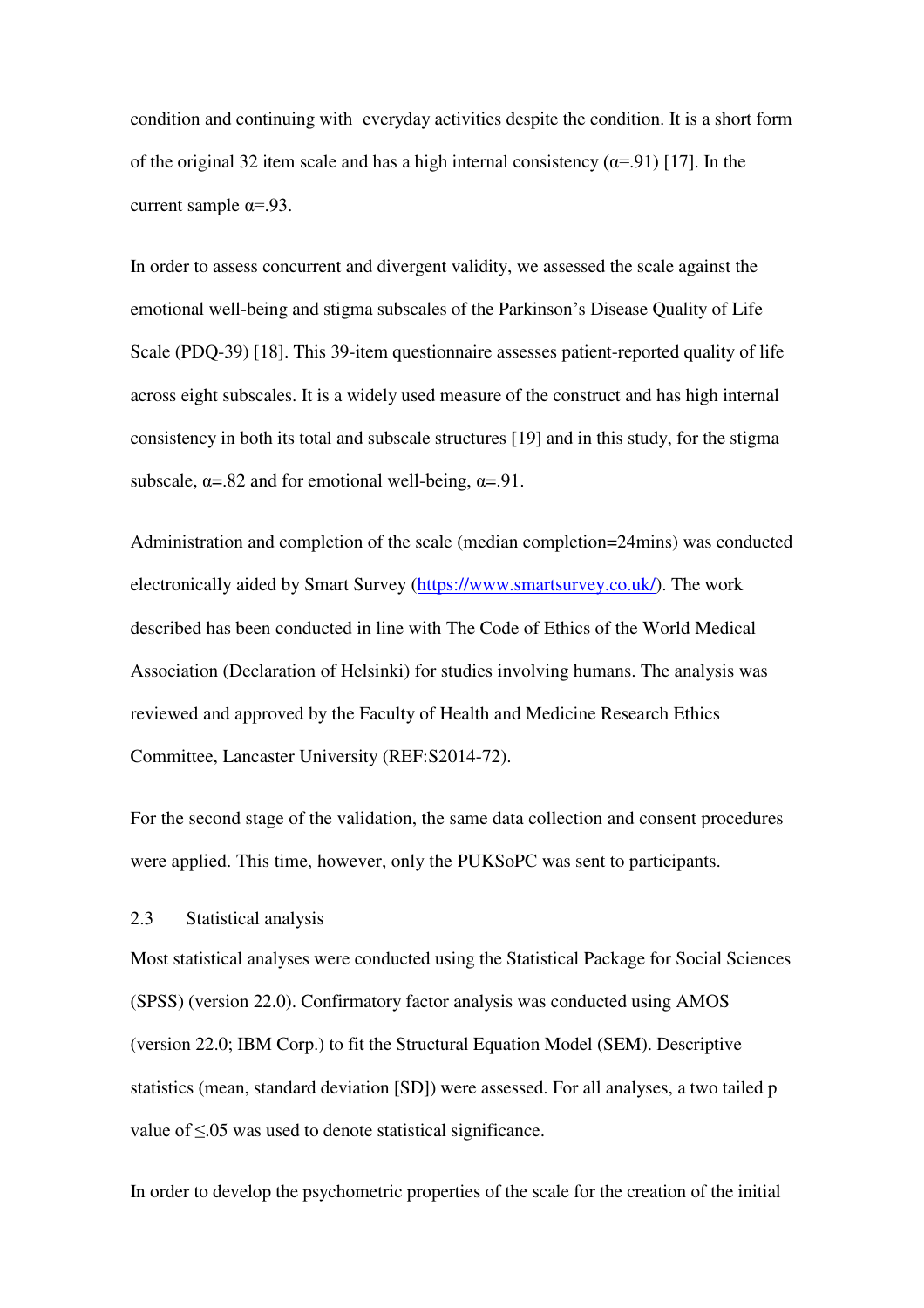solution, intra-item correlations between the 49 potential items of the new scale were examined. Items with mainly low correlations (<.30) with other items were removed as not representing the same underlying construct[20].

A principal axis exploratory factor analysis was then conducted on the remaining items with oblique rotation (direct oblimin, delta  $= 0$ ). Exploratory factor analysis was chosen as this is suitable for identifying latent constructs [13,21,22] and the principal axis method was utilized as this does not have distributional assumptions [21] and certain items were negatively skewed. Oblique rotation was selected as the factors were expected to correlate and this approach permits examination of how the factors are related [21]. The Kaiser-Meyer-Olkin (KMO) measure of sampling adequacy tests whether the patterns of correlations are likely to be appropriate for factor analysis. A score of >.8 is considered excellent [23].

Convergent, concurrent and divergent validity was measured using Pearson's r, with scores of ≥0.5 considered acceptable [24].

The confirmatory factor model was tested on the five factor solution previously identified, with a total score also viable and based on the total of the five individual subscales. Parameters were estimated with ADF estimates to yield optimal parameter estimates, due to non-normal distributions [25]. A chi-squared test was used to assess the fitness of the data to the hypothesized model, although it was noted that the chi-square test may report significant difference re model fit with sample sizes N>400 [26].

Model fit indices, such as the comparative fit index (CFI), the root mean square error of approximation (RMSEA), and the chi-squared statistic divided by the degrees of freedom (CMIN/df) were considered. An acceptable model is indicated by a CFI of  $\geq$ 0.95, an RMSEA of  $\leq 0.06$  [27] and a CMIN/df of  $\leq 3.0$  [28].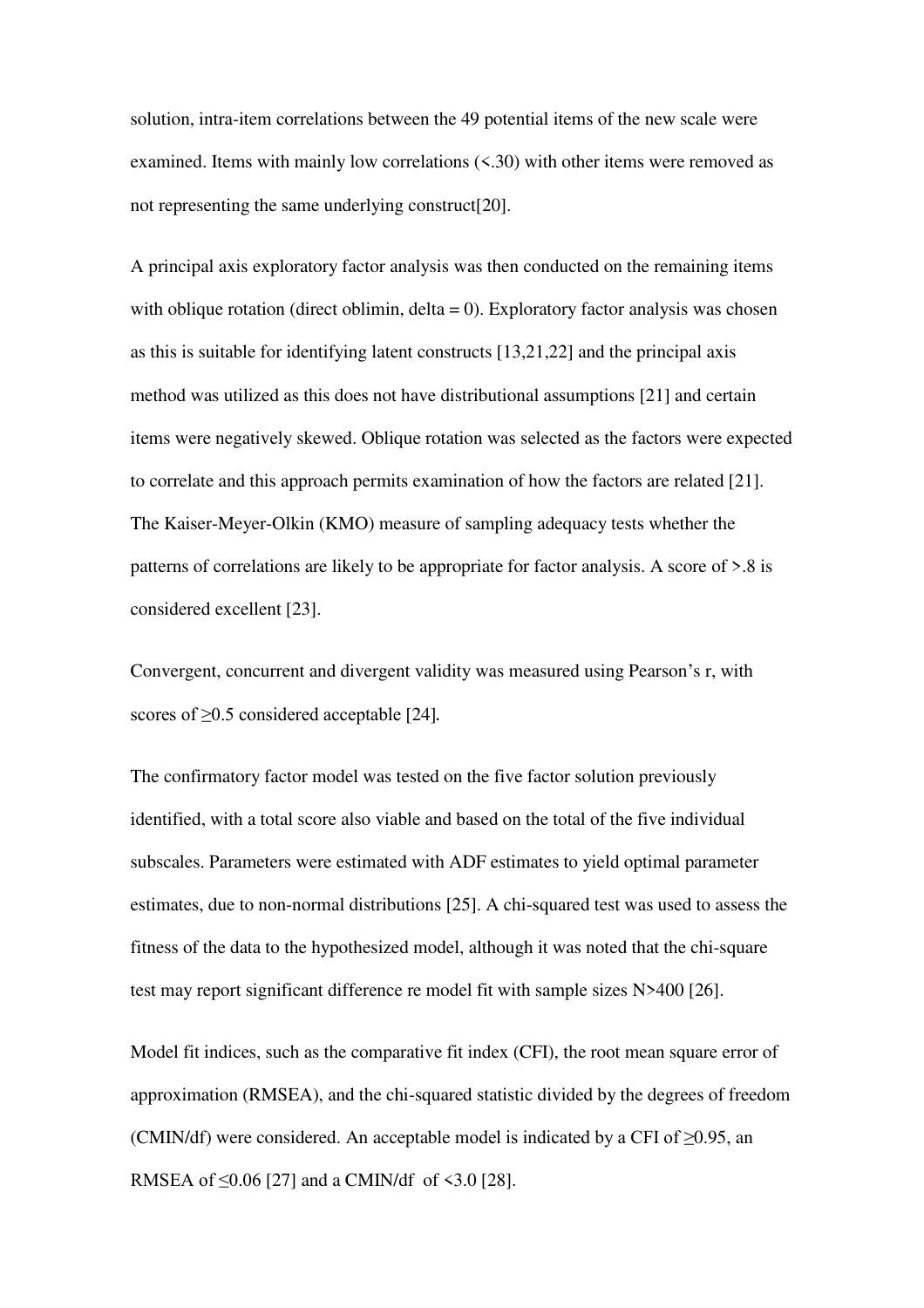Modification indices that made a significant contribution to the model (i.e. a modification index value of >10) were adjusted as appropriate; positively correlated error terms were the only modifications applied to the model.

Cronbach's alpha was used for testing the degree of the inter-relatedness among the items in the final solutions. A value above 0.7 is considered acceptable [22]. The presence of floor or ceiling effects were considered if 15% of respondents scored, respectively, the lowest or highest scores on the scale [29].

## **3. Results**

For the initial validation, of the 236 responses received, 231 complete data sets were included.

# 3.1 Exploratory factor analysis

Eleven items with low correlations with other items were removed [23], reducing the total to 38. After this exclusion, for the data as a whole KMO=.94, with individual items also all above .8.

The remaining items were subject to an exploratory factor analysis. An initial analysis was conducted to obtain eigenvalues for each factor. Using Kaiser's criterion (retaining factors with eigenvalues greater than one), this generated a six factor solution which explained 61.6% of the variance (see Table 2). However, when deciding how many factors to extract, a number of considerations should be taken into account including the need to balance "parsimony" with "plausibility" [21].

#### [Insert Table 2 here]

Consequently, the number of factors was critically assessed and one of the factors (factor 5) was not felt to be robust enough to stand-alone. A five-factor model was felt to offer a more plausible model with factors that were separate enough to be meaningful.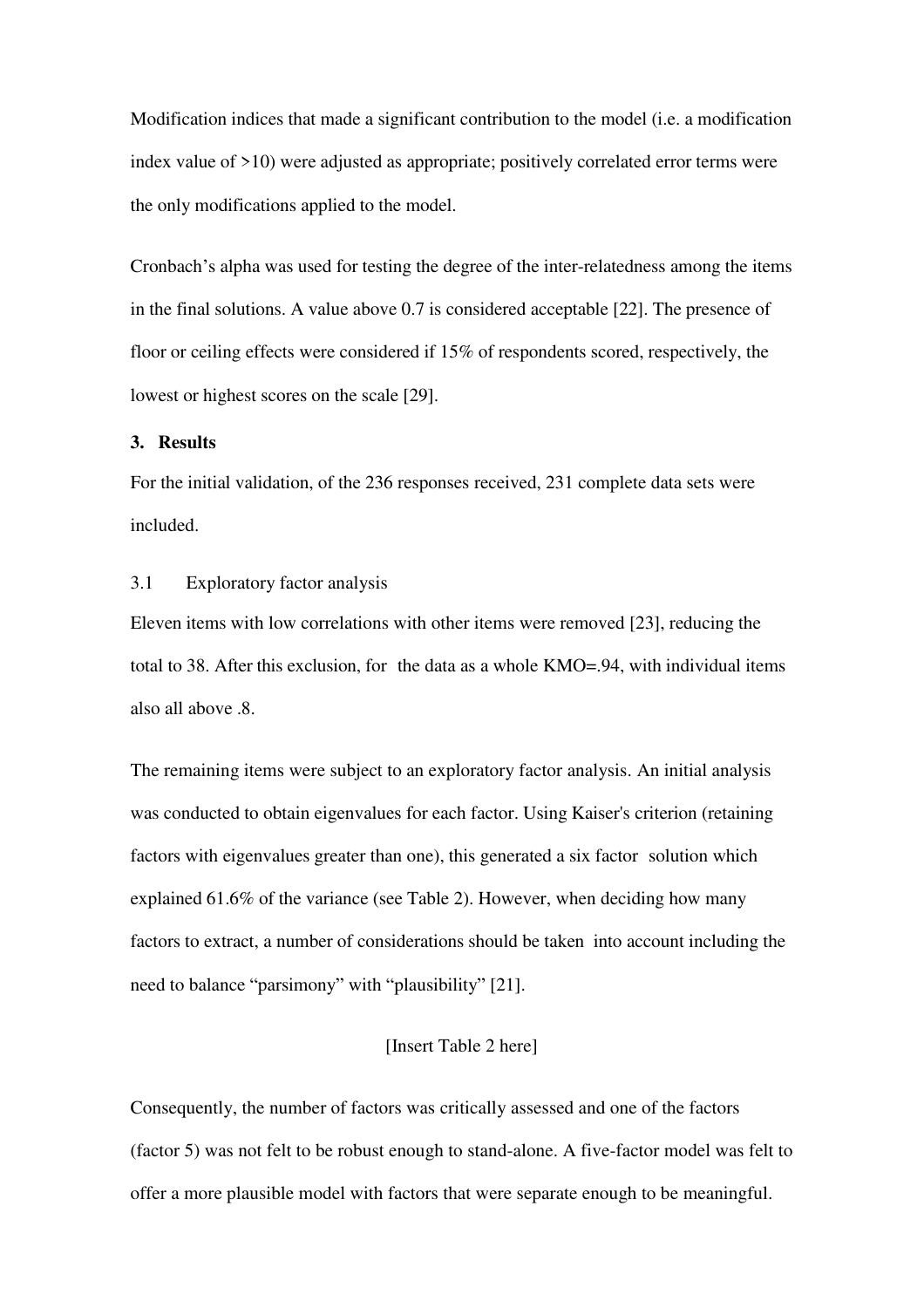Considering these various recommendations, the data indicate five clearly interpretable factors: 1) "do things"; 2) "get informed"; 3) "make plans"; 4) "think positive"; and 5) "be involved".

#### 3.2 Scale construction

When choosing items for the final scale from the structure reported above, items were chosen which had high factor loadings on the intended factor and which appeared to represent the breadth of each construct. To ensure a balanced final scale, three items were chosen from each of the five interpretable factors. As the final factor "get involved" only had two items with significant loadings, a third item was included from the original pool of items, which just missed being included in the initial analyses (see Appendix 1).

A principal axis exploratory factor analysis with direct oblimin rotation, forcing a fivefactor solution generated the pattern matrix (see Table 3); the five factors explained 64.8% of the variance (a highly acceptable level of variance). As can be seen all items load 'cleanly' onto the expected factor, with no items cross loading.

#### [Insert Table 3 here]

Correlations were conducted between the final version of the scale with the two other measures of control. As expected, the total score of the new scale correlated highly with the general self-efficacy scale  $(r=.548; p<.01)$  and the condition specific measure  $(r=608; p<.01)$ ; this pattern was also replicated for the control scale subscales (all *r*>.269; all *p*<.01), indicating good concurrent validity. The correlation between the new control scale and the PDQ-39 subscale of emotional well-being was in the predicted direction (more control, less problems with emotional well-being) and significant (*r*=- .467; *p*<.01), indicating convergent validity. Control and stigma, as measured by the PDQ-39, also negatively correlated  $(r=-.351; p<.01)$  in the predicted direction (less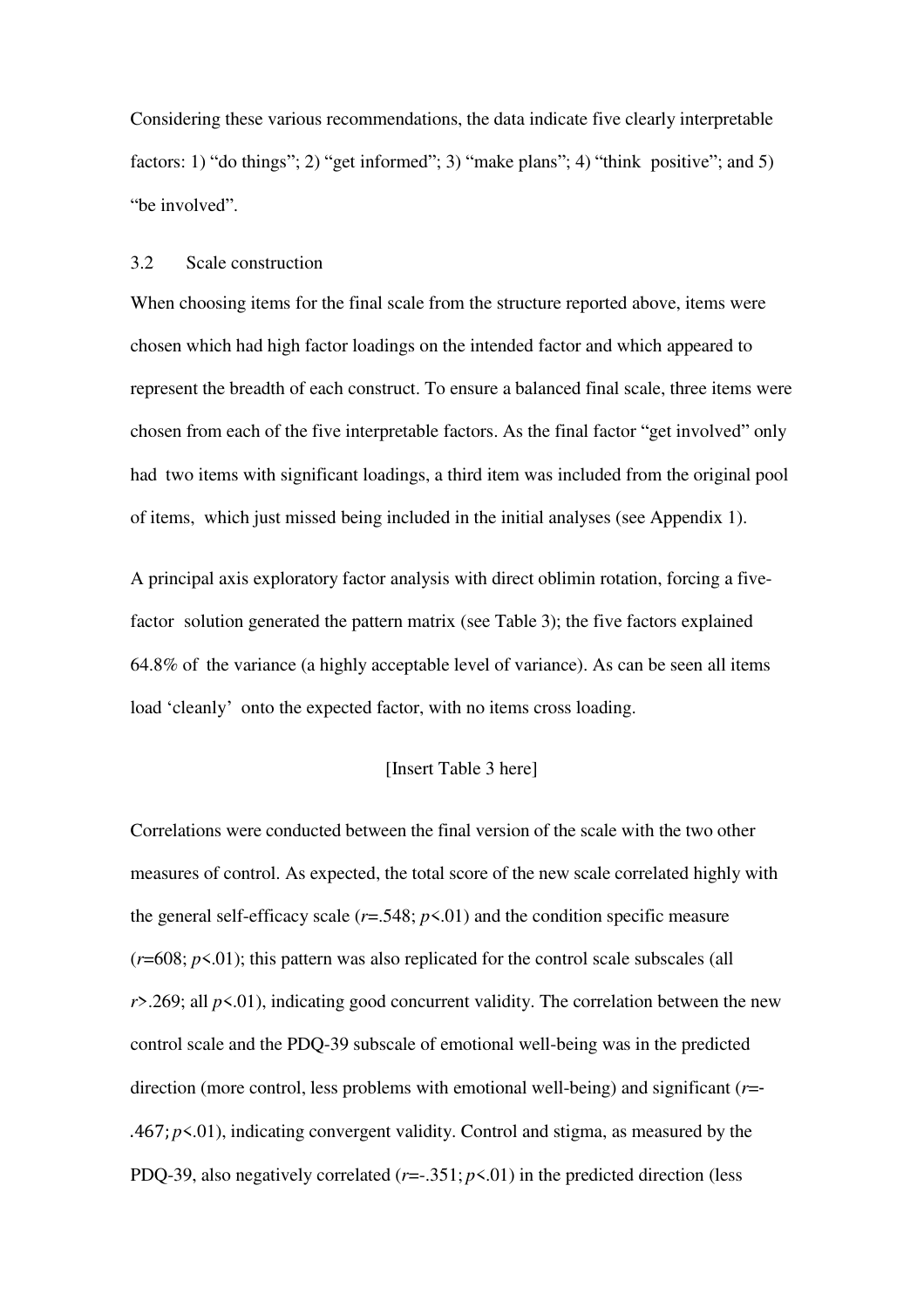control, more problems with stigma), indicating divergent validity.

#### 3.3 Confirmatory factor analysis

As the scale was created on a relatively small sample (*N*=231), it was important to test the model on a larger sample to assess the robustness of the initial factor solution.

Using confirmatory factor analysis, minimization was successful and the data were considered an acceptable fit to the model  $([N=2031] \chi^2=195.42 \text{ p} \le 0.001$ ; CMIN/df=2.96, RMSEA=0.03 [90% CI 0.03–0.04], CFI=0.96). Figure 1 (see supplementary material) displays the final model, including correlations, explained variance, and standardized path coefficients for each path. This confirms that the initial factor solution was valid.

No floor or ceiling effects were found for the PUKSoPC total score (percentages of patients achieving low scores, 1.5% and high scores, respectively, 9.9) and the subscales Think Positive (1.5/9.9), Get Informed (1.5/6.2), Make Plans (3.7/6.3) and Be Involved (9.6/5.8). Only the subscale Do Things showed some evidence of a ceiling effect (17.1).

The tests of internal reliability of the subscales (Cronbach alpha; Table 4) and total score were excellent (all α>.75). Test-reliability was also good (r=.80, *N*=84).

#### [Insert Table 4 here]

#### **4. Discussion**

The results of the scale construction reflect a robust approach to the development of the scale items in terms of an effective measurement of a complex construct and comprehensive testing of the initial solution through exploratory and confirmatory factor analysis. In relation to the different types of validity necessary to demonstrate a psychometrically robust scale, we would argue that because of the active input of people with Parkinson's, the scale has good face validity. It is also clear that from a psychometric perspective the initial factor solution held up well to further testing from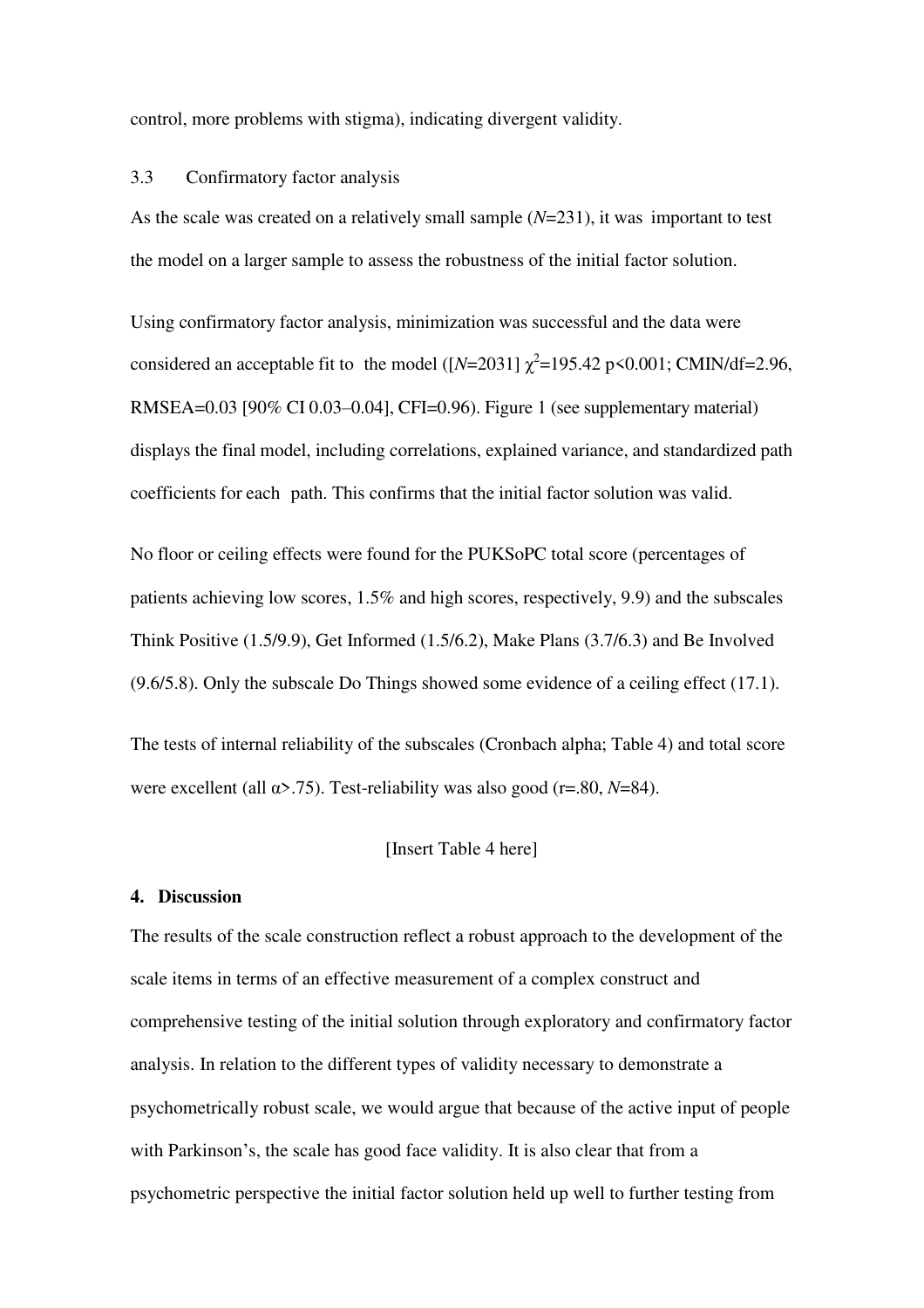the confirmatory factor analysis stage indicating high construct validity. Furthermore, the scale has good concurrent, convergent and divergent validity – as indicated by its significant correlations with other measures of perceived control and other constructs with which it should positively and negatively co-vary – and strong test re-test reliability. Internal consistency on a total scale and subscale basis was excellent.

In terms of further work, clearly the scale would benefit from further validation; in particular its predictive validity – i.e. its ability to predict either psychological indices at a future time or other behavioral measures, such as increased use of health services, that would be expected to be predicted by higher baseline levels of perceived control. Although developed on a UK sample, the questionnaire can be used across population groups; the only possible modification would be to item 15, with the suggested addition of a more local patient support organization. While there is no reason to suggest that the scale would not be suitable for populations outside the UK, data from an international perspective would of course be useful.

Having an effective measure of perceived control means that interventions both on an individual and broader level with people with Parkinson's can now be effectively measured. For example, in some psychological interventions, e.g., cognitive behavioral therapy, control is specifically targeted given its mediating influence on other quality of life domains [30]. On a broader level, in the UK, Parkinson's UK is using the scale to track the change in control on an annual basis from surveys of its members. Finally, the scale is free to use and can be administered both online and in a more traditional paper format.

While the scale measures individuals' perceptions of effective levels of perceived control, it should not be assumed that lower scores necessarily reflect individual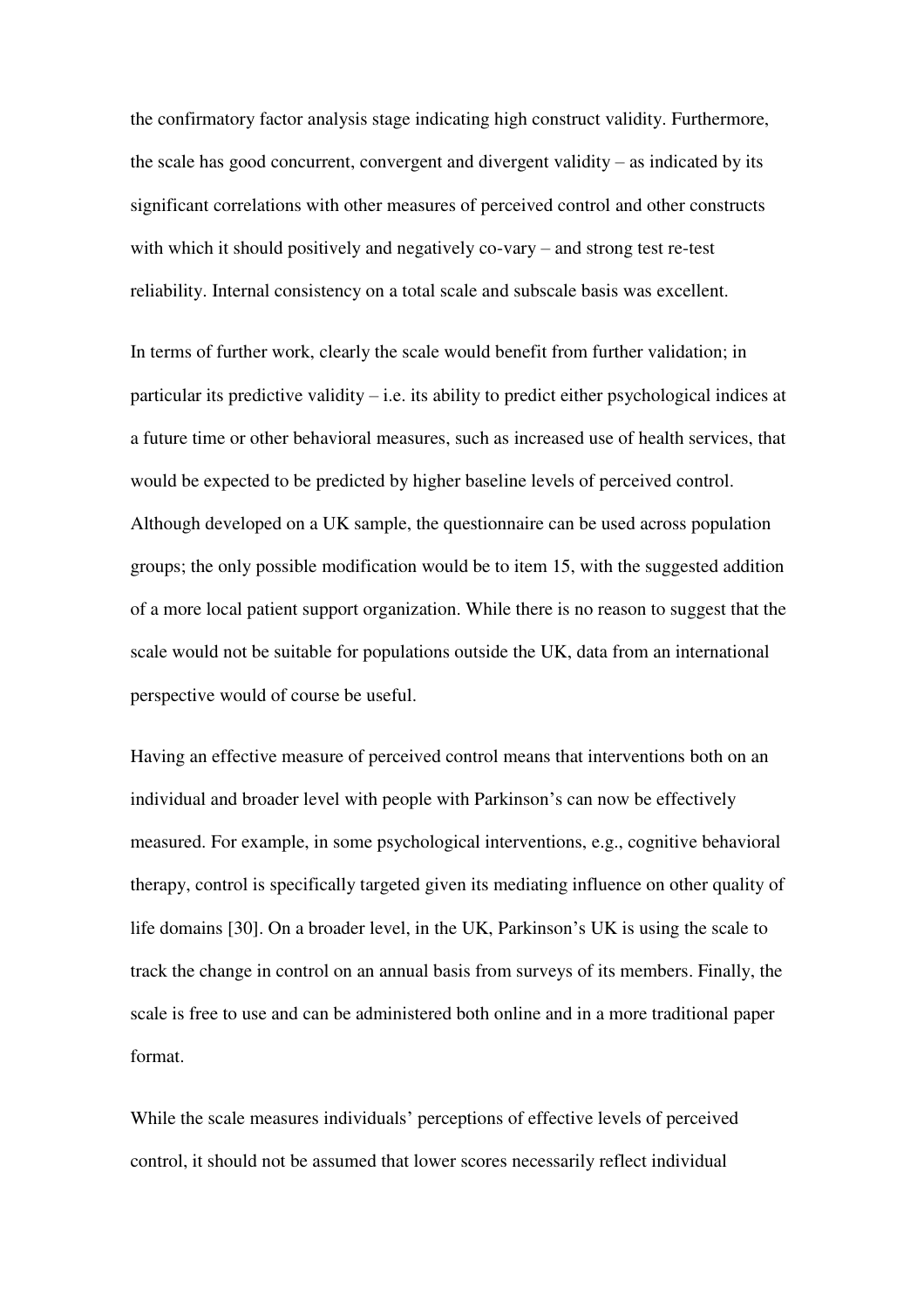difficulties. While attempts to increase control can be targeted at an individual level, it is more likely that systemic factors are equally or even more important [31]. Furthermore, while strategies for increasing control can be highlighted for individuals to adopt, difficulties reported by people with Parkinson's often relate to societal attitudes and constraints which limit their abilities to exercise control over their life [32]. Consequently, lower scores on this scale should be considered in light of individual and systemic factors even though the measurement of perceived control is at an individual level.

#### 5. Conclusion

To conclude, this scale is a valid and reliable PROM that measures the successful exercise of control over a number of areas most affected by symptoms and also more general domains of control in people with Parkinson's. It shows high test – retest reliability, good convergent, concurrent and divergent validity and excellent construct validity. It is hoped that the scale can be used to measure this important construct and help provide evidence of interventions that can deliver meaningful change.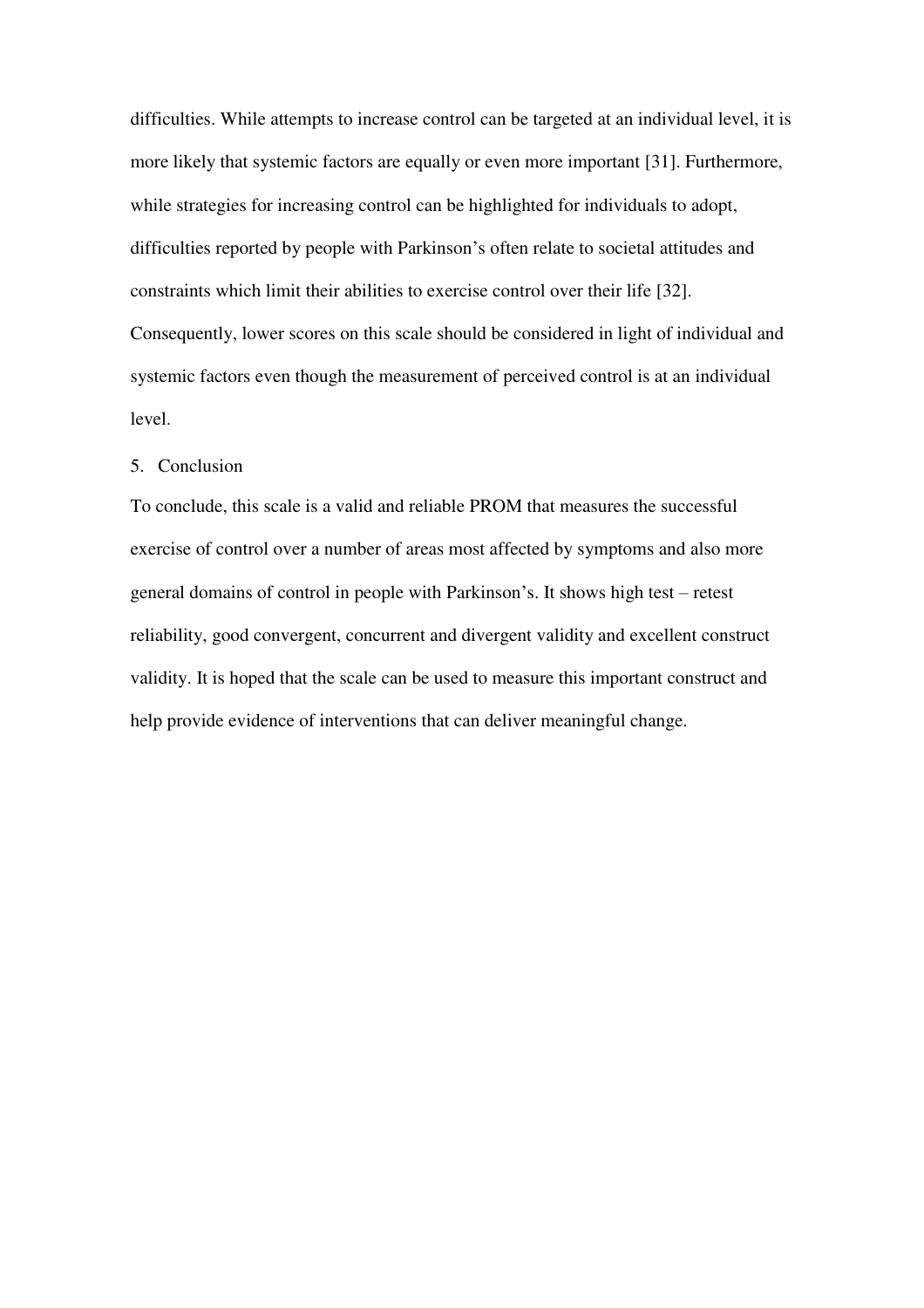### **References**

- [1] B.J. Felton, T.A. Revenson, Coping with chronic illness: a study of illness controllability and the influence of coping strategies on psychological adjustment., J. Consult. Clin. Psychol. 52 (1984) 343–53. http://www.ncbi.nlm.nih.gov/pubmed/6747054 (accessed November 25, 2016).
- [2] J.K. Garlovsky, P.G. Overton, J. Simpson, Psychological Predictors of Anxiety and Depression in Parkinson's Disease: A Systematic Review., J. Clin. Psychol. 72 (2016) 979–98. doi:10.1002/jclp.22308.
- [3] F.J.R. Eccles, J. Simpson, A review of the demographic, clinical and psychosocial correlates of perceived control in three chronic motor illnesses., Disabil. Rehabil. 33 (2011) 1065–88. doi:10.3109/09638288.2010.525287.
- [4] J.B. Rotter, Generalized expectancies for internal versus external control of reinforcement., Psychol. Monogr. 80 (1966) 1–28. http://www.ncbi.nlm.nih.gov/pubmed/5340840 (accessed July 13, 2017).
- [5] M.I. Wallhagen, M. Brod, M. Reimer, C.L. Lindgren, Perceived Control and Well-Being in Parkinson's Disease, West. J. Nurs. Res. 19 (1997) 11–31. doi:10.1177/019394599701900102.
- [6] A.D. McQuillen, M.H. Licht, B.G. Licht, Contributions of disease severity and perceptions of primary and secondary control to the prediction of psychosocial adjustment to Parkinson's disease., Health Psychol. 22 (2003) 504–12. doi:10.1037/0278-6133.22.5.504.
- [7] K.R. Lorig, D.S. Sobel, P.L. Ritter, D. Laurent, M. Hobbs, Effect of a self-management program on patients with chronic disease., Eff. Clin. Pract. 4 (2001) 256–62. http://www.ncbi.nlm.nih.gov/pubmed/11769298 (accessed November 25, 2016).
- [8] D.L. Patrick, R.A. Deyo, Generic and disease-specific measures in assessing health status and quality of life., Med. Care. 27 (1989) S217–32. http://www.ncbi.nlm.nih.gov/pubmed/2646490 (accessed November 25, 2016).
- [9] R. Pinder, What to Expect: Information and the Management of Uncertainty in Parkinson's Disease, Disabil. Handicap Soc. 5 (1990) 77–92. doi:10.1080/02674649066780061.
- [10] E.C. Nelson, E. Eftimovska, C. Lind, A. Hager, J.H. Wasson, S. Lindblad, Patient reported outcome measures in practice, BMJ. 350 (2015). http://www.bmj.com/content/350/bmj.g7818 (accessed July 13, 2017).
- [11] P. Martinez-Martin, M. Jeukens-Visser, K.E. Lyons, C. Rodriguez-Blazquez, C. Selai, A. Siderowf, M. Welsh, W. Poewe, O. Rascol, C. Sampaio, G.T. Stebbins, C.G. Goetz, A. Schrag, Health-related quality-of-life scales in Parkinson's disease: Critique and recommendations, Mov. Disord. 26 (2011) 2371–2380. doi:10.1002/mds.23834.
- [12] T. Vanbellingen, T. Nyffeler, T. Nef, G. Kwakkel, S. Bohlhalter, E.E.H. van Wegen, Reliability and validity of a new dexterity questionnaire (DextQ-24) in Parkinson's disease, Parkinsonism Relat. Disord. 33 (2016) 78–83. doi:10.1016/j.parkreldis.2016.09.015.
- [13] R.C. Maccallum, K. Widaman, S.B. Zhang, S. Hong, Sample size in factor analysis, Psychol. Methods. 4 (1999) 84–99.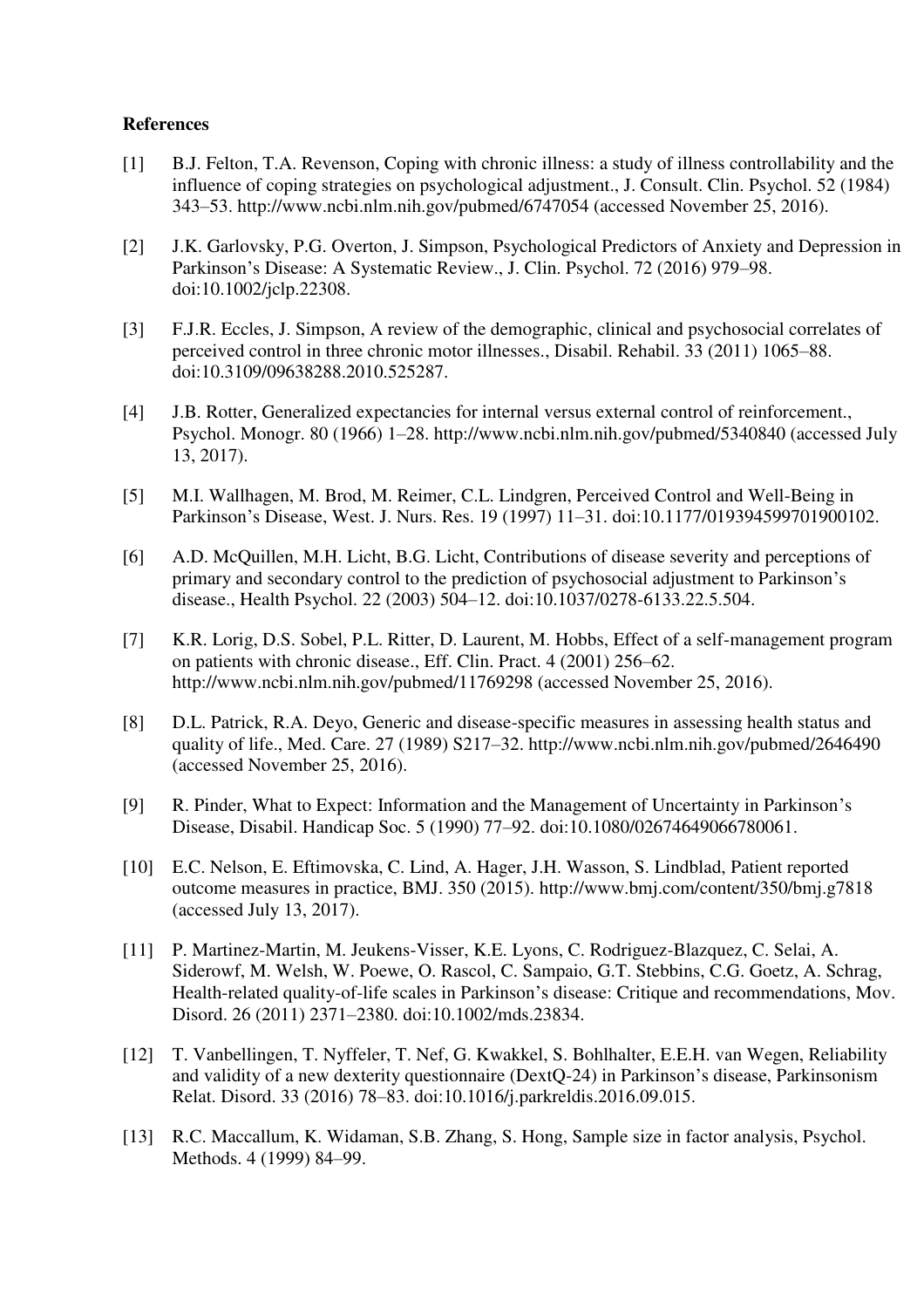- [14] L.A. Clark, D. Watson, Constructing Validity: Basic Issues in Objective Scale Development., Psychol. Assess. 7 (1995) 309–19.
- [15] R. Schwarzer, M. Jerusalem, Generalized self-efficacy scale, in: J. Weinman, S. Wright, M. Johnston (Eds.), Meas. Heal. Psychol. A User's Portfolio. Causal Control Beliefs , NFER\_NELSON, Windsor, 1995: pp. 35–37.
- [16] U. Scholz, B. Gutiérrez Doña, S. Sud, R. Schwarzer, Is General Self-Efficacy a Universal Construct?1, Eur. J. Psychol. Assess. 18 (2002) 242–251. doi:10.1027//1015-5759.18.3.242.
- [17] Stanford Patient Education Research Center, Self-Efficacy for Managing Chronic Disease 6-item Scale, (2016). http://patienteducation.stanford.edu/research/secd6.html (accessed December 1, 2016).
- [18] V. Peto, C. Jenkinson, R. Fitzpatrick, R. Greenhall, The development and validation of a short measure of functioning and well being for individuals with Parkinson's disease., Qual. Life Res. 4 (1995) 241–8. http://www.ncbi.nlm.nih.gov/pubmed/7613534 (accessed July 13, 2017).
- [19] C. Jenkinson, R. Fitzpatrick, V. Peto, R. Greenhall, N. Hyman, The Parkinson's Disease Questionnaire (PDQ-39): development and validation of a Parkinson's disease summary index score., Age Ageing. 26 (1997) 353–7. http://www.ncbi.nlm.nih.gov/pubmed/9351479 (accessed July 13, 2017).
- [20] J. Stevens, Applied multivariate statistics for the social sciences, 5th ed., Routledge, New York, 2009.
- [21] L.R. Fabrigar, D.T. Wegener, R.C. Maccallum, E.J. Strahan, Evaluating the use of exploratory factor analysis in psychological research, Psychol. Methods. 4 (1999) 272–299. doi:10.1037/1082-989x.4.3.272.
- [22] M.A. Pett, N.R. (Nancy R. Lackey, J.J. Sullivan, Making sense of factor analysis : the use of factor analysis for instrument development in health care research, Sage Pub, London, U.K., 2003.
- [23] A.P. Field, Discovering statistics using IBM spss statistics, 4th ed., SAGE Publications, London, U.K., 2013.
- [24] J. Cohen, Statistical power analysis for the behavioral sciences, L. Erlbaum Associates, New York, 1988.
- [25] M.W. Browne, Asymptotically distribution-free methods for the analysis of covariance structures, Br. J. Math. Stat. Psychol. 37 (1984) 62–83. doi:10.1111/j.2044-8317.1984.tb00789.x.
- [26] R. Kline, Principles and Practice of Structural Equation Modeling, 4th ed., Guilford Press, New York, NY US, 2016.
- [27] L. Hu, P.M. Bentler, Cutoff criteria for fit indexes in covariance structure analysis: Conventional criteria versus new alternatives, Struct. Equ. Model. A Multidiscip. J. 6 (1999) 1–55. doi:10.1080/10705519909540118.
- [28] B. Byrne, Structural Equation Modeling with AMOS, 3rd ed., Routledge, New York, NY US, 2016.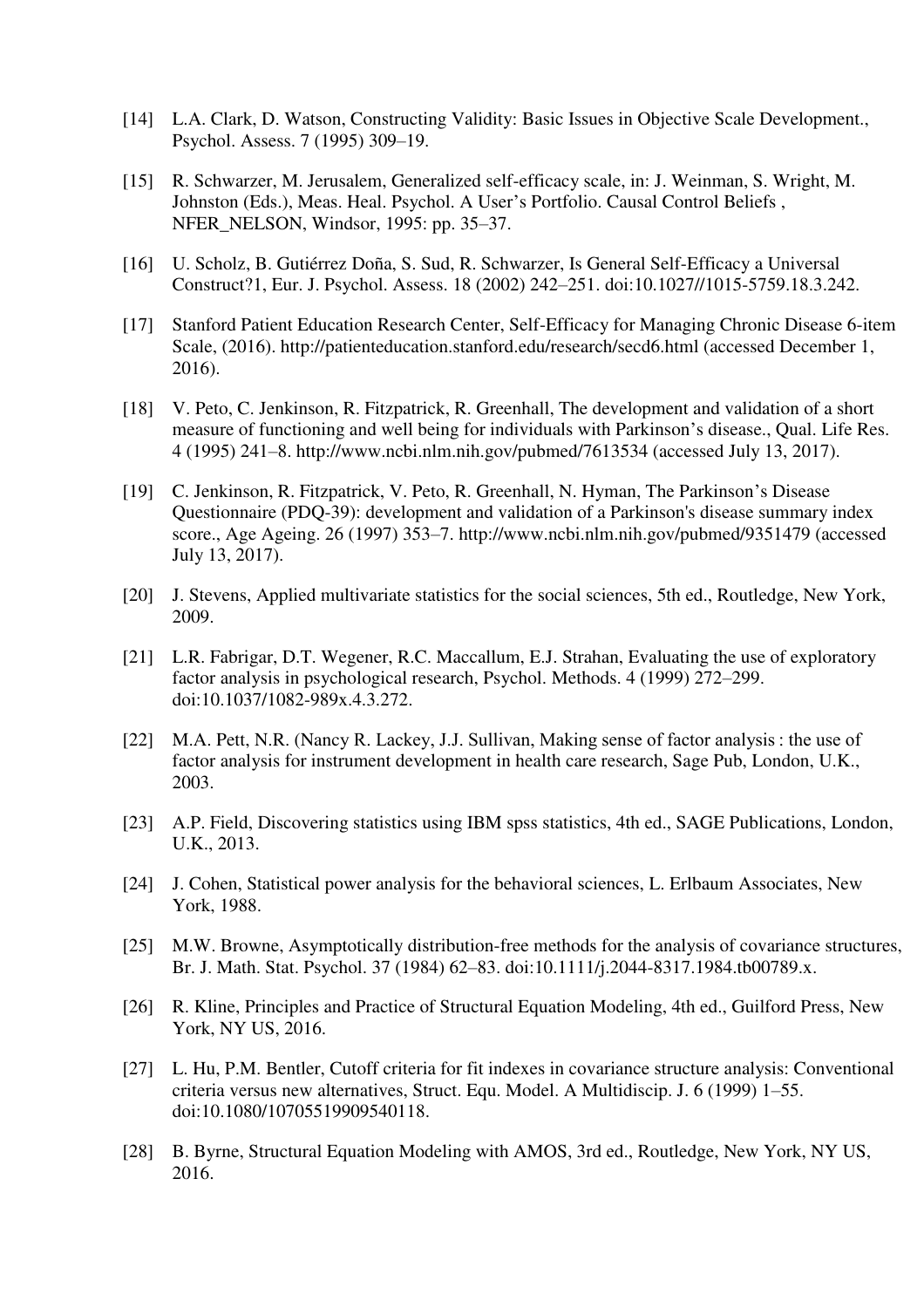- [29] C.B. Terwee, S.D.M. Bot, M.R. de Boer, D.A.W.M. van der Windt, D.L. Knol, J. Dekker, L.M. Bouter, H.C.W. de Vet, Quality criteria were proposed for measurement properties of health status questionnaires, J. Clin. Epidemiol. 60 (2007) 34–42. doi:10.1016/j.jclinepi.2006.03.012.
- [30] K. Kroenke, R. Swindle, Cognitive-behavioral therapy for somatization and symptom syndromes: a critical review of controlled clinical trials., Psychother. Psychosom. 69 (2000) 205–15. doi:12395.
- [31] J. Simpson, G. Lekwuwa, T. Crawford, Illness beliefs and psychological outcome in people with Parkinson's disease., Chronic Illn. 9 (2013) 165–76. doi:10.1177/1742395313478219.
- [32] L. Fitzpatrick, J. Simpson, A. Smith, A qualitative analysis of mindfulness-based cognitive therapy (MBCT) in Parkinson's disease, Psychol. Psychother. Theory, Res. Pract. 83 (2010) 179– 192. doi:10.1348/147608309X471514.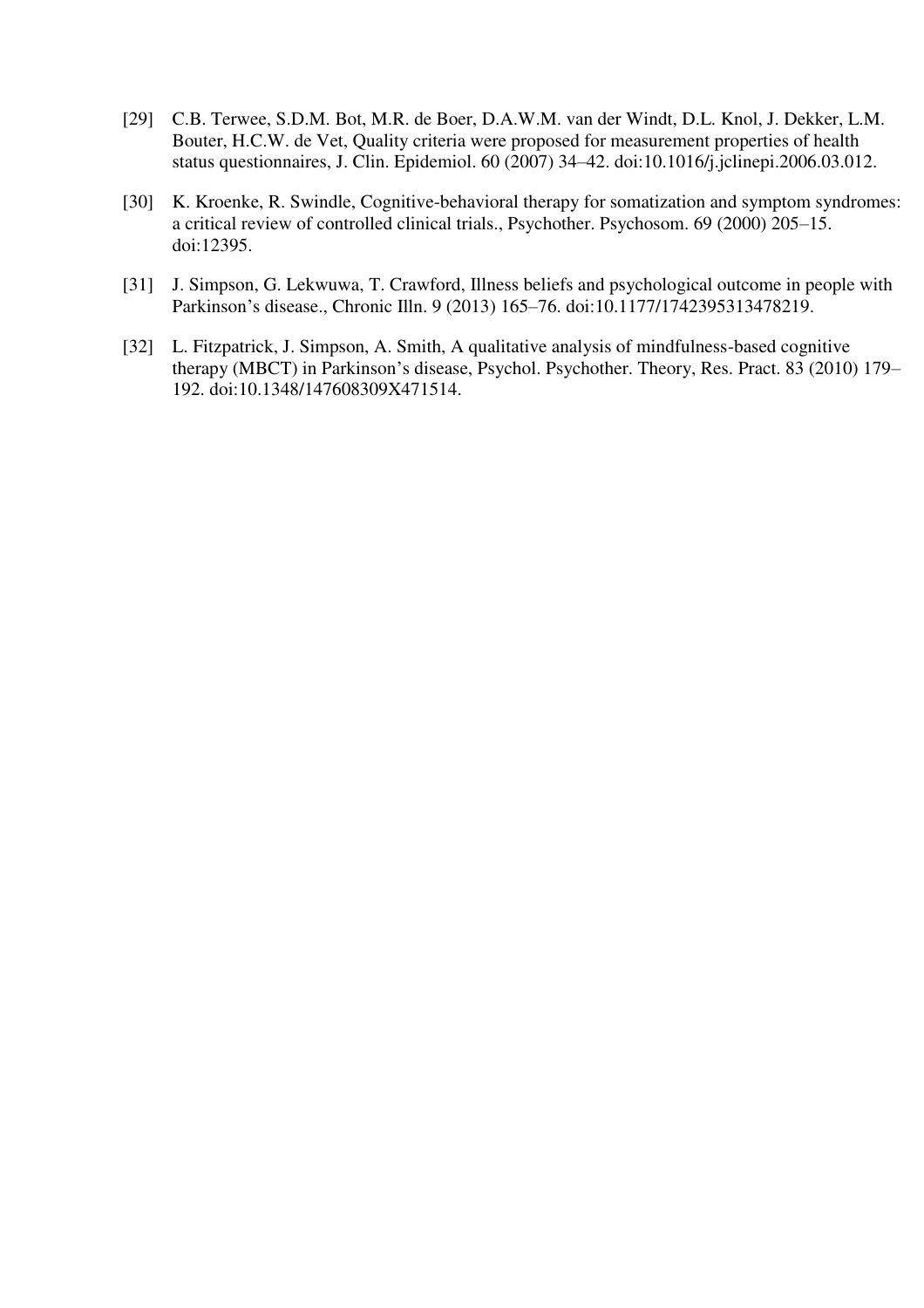# Tables

|                                    |                  | First sample     | Second sample    |                  |  |
|------------------------------------|------------------|------------------|------------------|------------------|--|
|                                    | Value            | Percentage       | Value            | Percentage       |  |
| Same size (n)                      | 231              |                  | 2032             |                  |  |
| Mean age in years (SD)             | 65.9(9.1)        |                  |                  |                  |  |
| Age $(n)$                          |                  |                  |                  |                  |  |
| 25-34                              |                  |                  | $\overline{2}$   | $\leq$ 1         |  |
| 35-44                              |                  |                  | 20               | $\mathbf{1}$     |  |
| 45-54                              |                  |                  | 149              | $\tau$           |  |
| 55-64                              |                  |                  | 317              | 16               |  |
| 65-74                              |                  |                  | 771              | 38               |  |
| 75 and over                        |                  |                  | 693              | 34               |  |
| Not known                          |                  |                  | 80               | $\overline{4}$   |  |
| Gender (n)                         |                  |                  |                  |                  |  |
| Female                             | 111              | 48               | 846              | 42               |  |
| Male                               | 118              | 51               | 1112             | 55               |  |
| Other                              | $\boldsymbol{0}$ | $\boldsymbol{0}$ | $\mathbf{1}$     | $\leq$ 1         |  |
| Not known                          | $\overline{2}$   | $\mathbf{1}$     | 73               | 3                |  |
| Ethnic group (n)                   |                  |                  |                  |                  |  |
| White British                      | 214              | 93               | 1895             | 93               |  |
| White Irish                        | $\mathfrak{Z}$   | $\mathbf{1}$     | 20               | $\mathbf{1}$     |  |
| Any other white background         | 10               | 4                | 19               | 1                |  |
| Asian British                      | $\mathbf{1}$     | $\leq 1$         | $\theta$         | $\boldsymbol{0}$ |  |
| Asian/Asian British -<br>Pakistani | $\theta$         | $\boldsymbol{0}$ | 3                | $\leq 1$         |  |
| <b>Asian Chinese</b>               | $\mathbf{1}$     | $\leq 1$         | $\mathbf{1}$     | $\leq 1$         |  |
| Any other Asian background         | $\mathbf{1}$     | $\leq 1$         | $\boldsymbol{0}$ | $\mathbf{0}$     |  |
| Black/Black British -<br>Caribbean | $\overline{0}$   | $\overline{0}$   | 1                | $\leq$ 1         |  |
| Mixed - White and Black            | $\overline{0}$   | $\mathbf{0}$     | 1                | $\leq 1$         |  |
| Any other Mixed background         | $\boldsymbol{0}$ | $\overline{0}$   | 1                | $\leq$ 1         |  |

Table 1: Characteristics of samples in first and second validation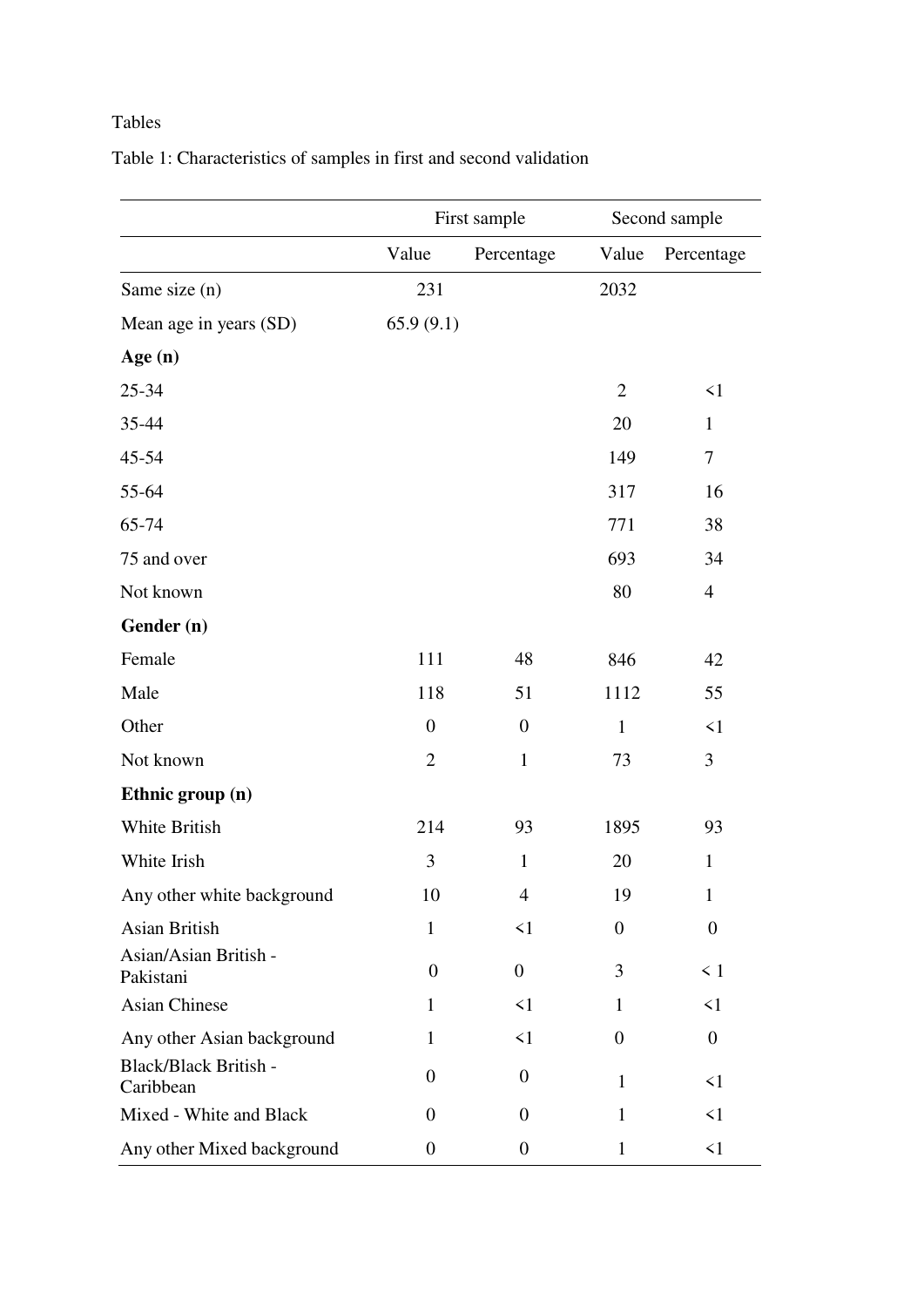| Arab                                       | $\mathbf{1}$     | $\leq$ 1       | $\mathbf{1}$ | $\leq$ 1       |
|--------------------------------------------|------------------|----------------|--------------|----------------|
| Any other background                       | $\boldsymbol{0}$ | $\overline{0}$ | $\mathbf{1}$ | $\leq 1$       |
| Not known                                  | $\overline{0}$   | $\overline{0}$ | 89           | $\overline{4}$ |
| Living arrangements (n)                    |                  |                |              |                |
| Alone                                      | 28               | 12             | 316          | 16             |
| With others (partners, family<br>&friends) | 197              | 85             |              |                |
| Live with spouse/partner                   |                  |                | 1476         | 73             |
| Live with family/friends                   |                  |                | 94           | 5              |
| Residential/nursing home                   | $\overline{2}$   | $\mathbf{1}$   | 53           | 3              |
| Other                                      |                  |                | 21           | 1              |
| Not known                                  | 4                | $\overline{2}$ | 72           | $\overline{4}$ |
| <b>Clinical data</b>                       |                  |                |              |                |
| Mean age at symptom onset (SD)             | 57.9(9.7)        |                |              |                |
| Mean age when diagnosed (SD)               | 59.7(9.5)        |                |              |                |
| Time since diagnosis (n)                   |                  |                |              |                |
| Less than 2 years                          |                  |                | 271          | 13             |
| $2-10$ years                               |                  |                | 1197         | 59             |
| $11-20$ years                              |                  |                | 405          | 20             |
| 21 years and over                          |                  |                | 88           | $\overline{4}$ |
| Not known                                  |                  |                | 71           | $\overline{4}$ |

The category not known includes both those who left the item blank and those who ticked "prefer not to say" when this option was available.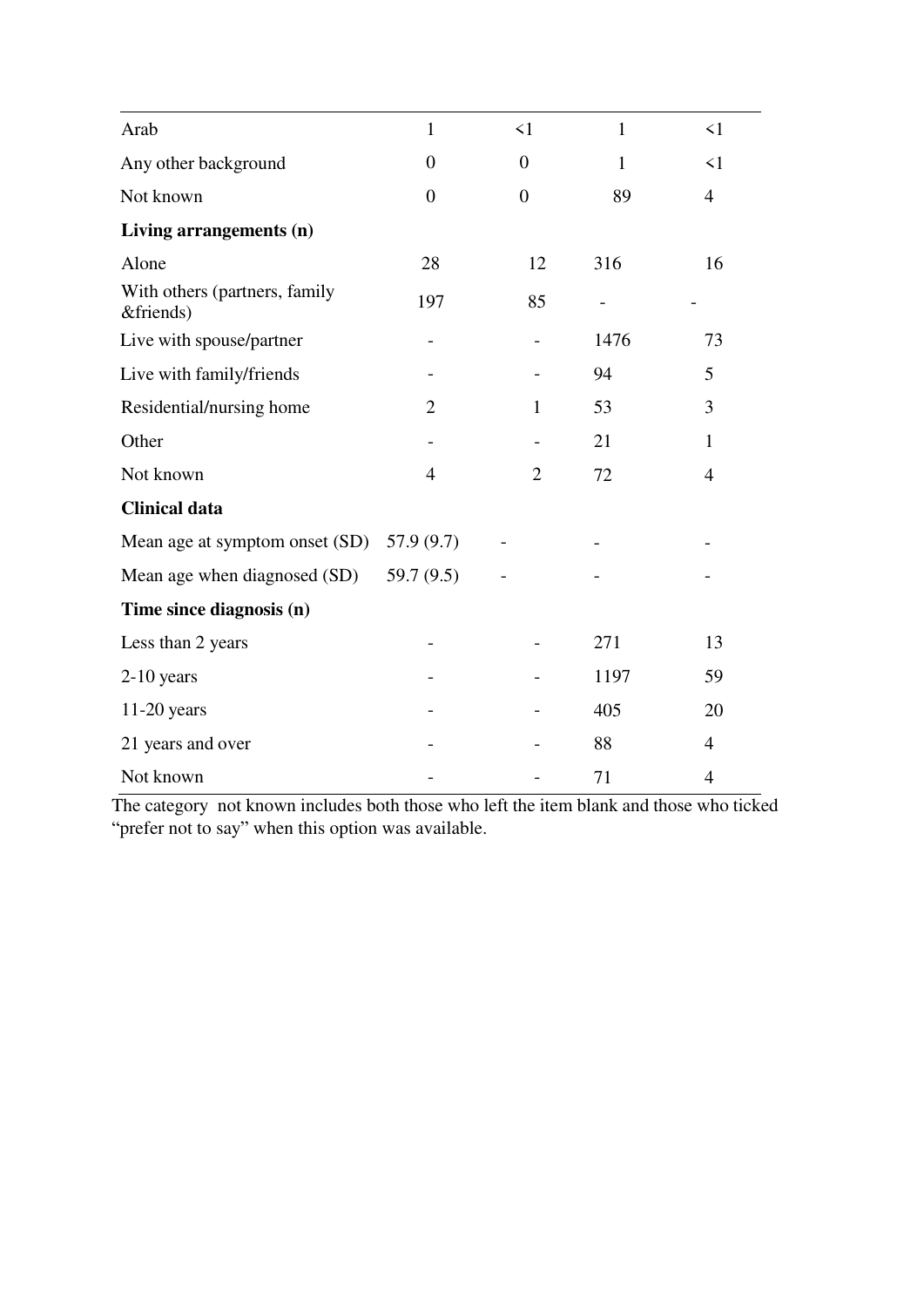# Table 2: Item loadings on the 6 factors

|                                                                                        | Factors |                |   |                |   |   |
|----------------------------------------------------------------------------------------|---------|----------------|---|----------------|---|---|
|                                                                                        | 1       | $\overline{2}$ | 3 | $\overline{4}$ | 5 | 6 |
| I try to focus on what I can do,<br>rather than what I can't do                        |         |                |   | $-.343$        |   |   |
| When things aren't going well,<br>I know how to make myself feel<br>better             |         |                |   | $-.519$        |   |   |
| I know what to do to stop<br>myself worrying                                           |         |                |   | $-.829$        |   |   |
| I know how to help myself feel<br>calm in a stressful situation                        |         |                |   | $-.781$        |   |   |
| I try to focus on the positives in<br>life                                             |         |                |   | $-.640$        |   |   |
| I know how to manage my<br>stress levels                                               |         |                |   | $-.797$        |   |   |
| I know how to manage when<br>I'm feeling down                                          |         |                |   | $-.805$        |   |   |
| I feel I have accepted<br>Parkinson's in my life                                       |         |                |   | $-.368$        |   |   |
| I know what helps me manage<br>my physical symptoms as much<br>as possible             |         | .613           |   |                |   |   |
| I know how Parkinson's affects<br>me                                                   |         | .567           |   |                |   |   |
| I know where to go to find out<br>more information about<br>Parkinson's if I need it   |         | .613           |   |                |   |   |
| I know about the different<br>treatment options for<br>Parkinson's                     |         | .719           |   |                |   |   |
| I know about what forms of<br>exercise or other physical<br>activities are best for me |         | .461           |   |                |   |   |
| I know what are the best foods<br>for me to eat                                        |         | .469           |   |                |   |   |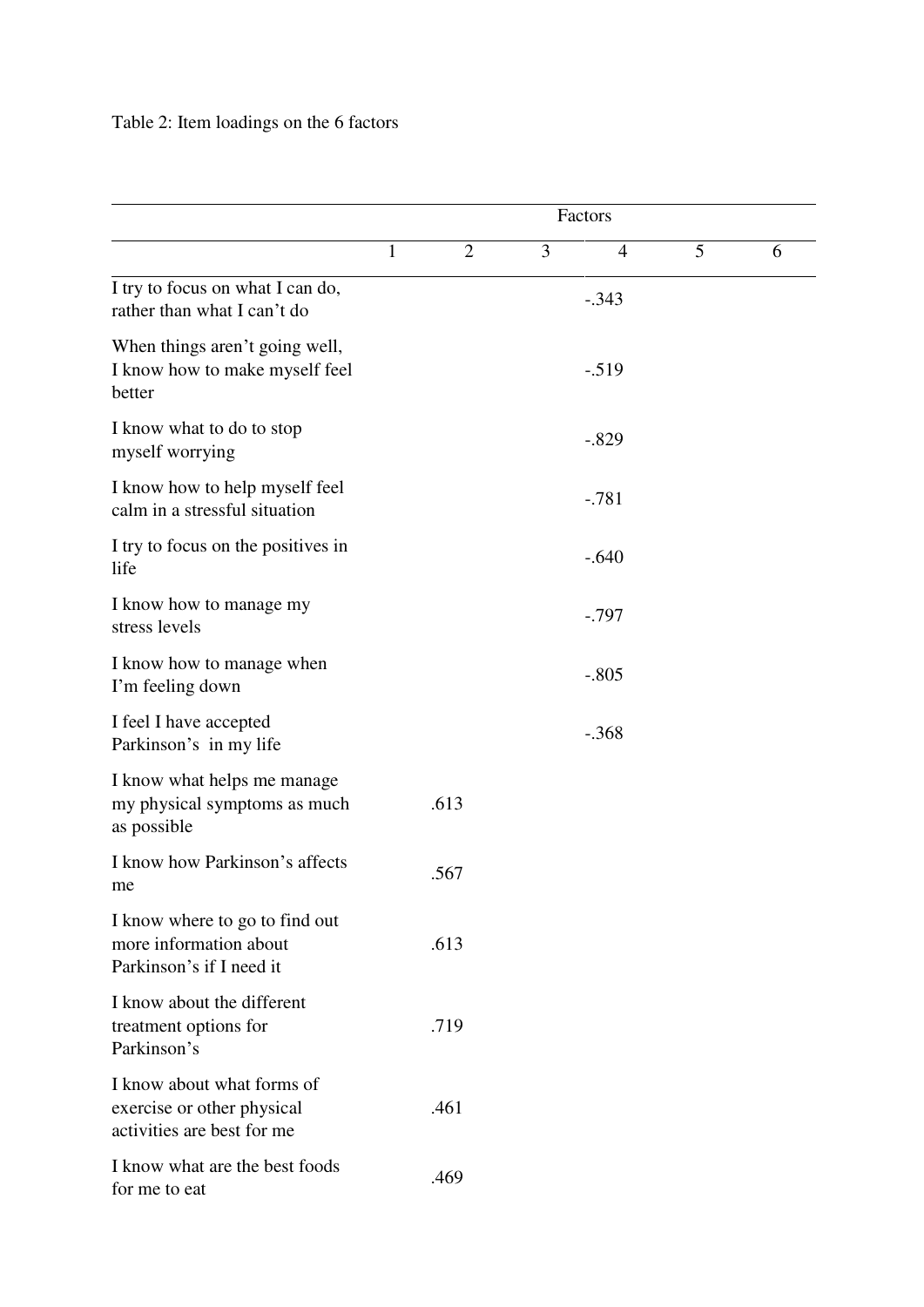| I have worked out how to make<br>my Parkinson's medication<br>work best for me                   |      | .441 |  |      |      |
|--------------------------------------------------------------------------------------------------|------|------|--|------|------|
| I try to stay in touch with family 504<br>and/or friends                                         |      |      |  |      |      |
| I know who to go to for support<br>when I'm feeling down                                         |      |      |  | .467 |      |
| I feel I am a part of a<br>community (local or online)                                           | .307 |      |  |      | .328 |
| I know who to go to for help<br>when I'm worried about<br>Parkinson's                            |      | .407 |  | .426 |      |
| I know I can get support from<br>my family or friends when I'm<br>struggling with Parkinson's    |      |      |  |      | .315 |
| I try to pursue hobbies and<br>other activities I enjoy when I<br>can                            | .878 |      |  |      |      |
| I try to engage in social<br>activities with friends and<br>family when I can                    | .839 |      |  |      |      |
| I try to take part in activities<br>that are good for my physical<br>health                      | .748 |      |  |      |      |
| I try to take part in activities<br>that are good for my mental<br>wellbeing                     | .777 |      |  |      |      |
| I try to keep my brain active                                                                    | .769 |      |  |      |      |
| I try to find ways round<br>challenges so that I can<br>continue to pursue activities I<br>enjoy | .773 |      |  |      |      |
| I try to stay as active as I can                                                                 | .758 |      |  |      |      |
| I make time for activities that I<br>enjoy                                                       | .822 |      |  |      |      |
| I try to pursue activities that I<br>find worthwhile                                             | .850 |      |  |      |      |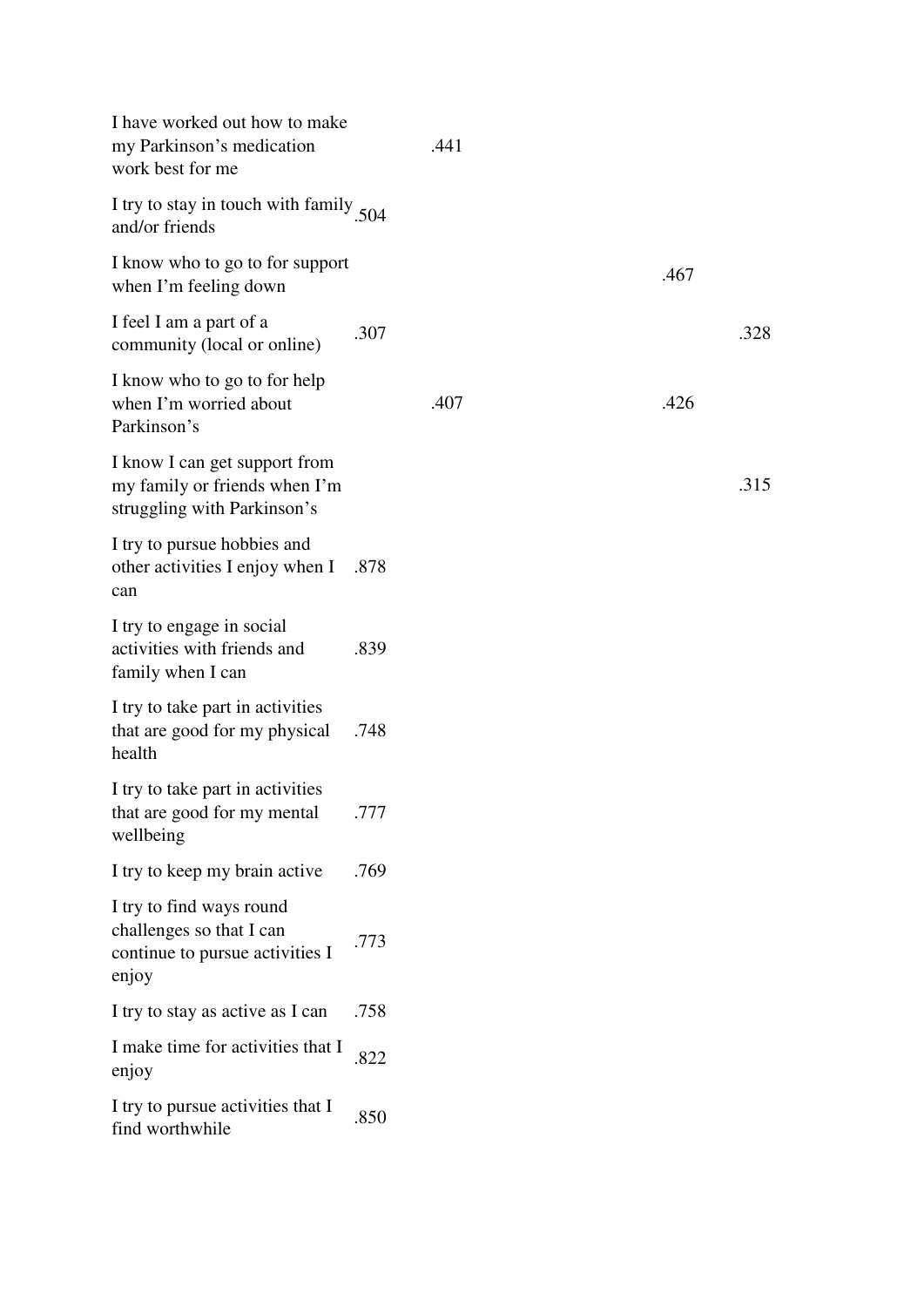| I try to live life to the full as<br>much as I can                                                  | .743 |      |
|-----------------------------------------------------------------------------------------------------|------|------|
| I continue to set goals for things<br>I would like to achieve                                       | 405  |      |
| I plan how I will manage if my<br>health deteriorates when I am<br>out (e.g., I have an off period) | .535 |      |
| I have ways to help me<br>remember to do things                                                     | .567 |      |
| I organise my diary to ensure<br>that I can manage day-to-day<br>activities                         | .675 |      |
| I ensure my plans are flexible so<br>I can adapt them if I need to                                  | .825 |      |
| I set myself targets for things I<br>would like to do                                               | .503 |      |
| I share my expertise in<br>Parkinson's with others<br>whenever I can                                |      | .773 |
| I help my family and friends to<br>learn more about Parkinson's                                     |      | .744 |

Note: loadings <0.364 omitted [20]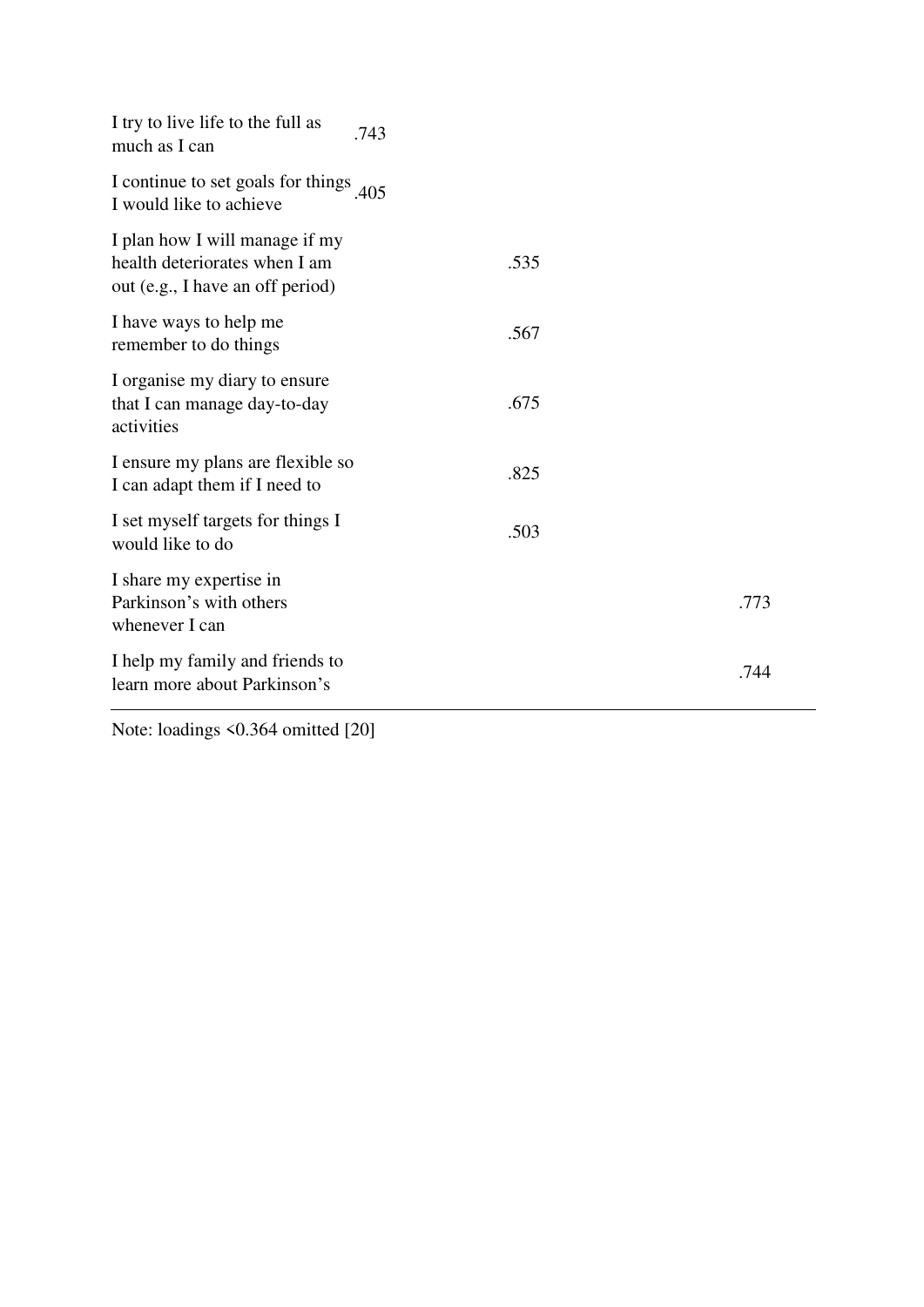|                                                                                                                              | Final factors |                |      |                |              |  |
|------------------------------------------------------------------------------------------------------------------------------|---------------|----------------|------|----------------|--------------|--|
|                                                                                                                              | 1             | $\overline{2}$ | 3    | $\overline{4}$ | 5            |  |
| <b>Think positive</b>                                                                                                        |               |                |      |                |              |  |
| I try to focus on the positives in<br>life                                                                                   | .573          |                |      |                |              |  |
| I know how to manage my<br>stress levels                                                                                     | .866          |                |      |                |              |  |
| I know how to manage when<br>I'm feeling down                                                                                | .903          |                |      |                |              |  |
| <b>Get informed</b>                                                                                                          |               |                |      |                |              |  |
| I know what helps me<br>manage my physical<br>symptoms as much as<br>possible<br>I know where to go to find                  |               |                |      | .445           |              |  |
| out more information about<br>Parkinson's if I need it<br>I know about the different<br>treatment options for<br>Parkinson's |               |                |      | .714<br>.653   |              |  |
| Do things                                                                                                                    |               |                |      |                |              |  |
| I try to engage in social<br>activities with friends and<br>family when I can                                                |               |                | .755 |                |              |  |
| I try to take part in activities<br>that are good for my physical<br>health                                                  |               |                | .849 |                |              |  |
| I try to take part in activities<br>that are good for my mental<br>wellbeing                                                 |               |                | .853 |                |              |  |
| <b>Make plans</b>                                                                                                            |               |                |      |                |              |  |
| I have ways to help me<br>remember to do things<br>I ensure my plans are<br>flexible so I can adapt                          |               |                |      |                | .548<br>.949 |  |
| them if I need to<br>I set myself targets for<br>things I would like to do<br><b>Be involved</b>                             |               |                |      |                | .420         |  |

# Table 3: Item loadings on the final 5 factor solution with 15 items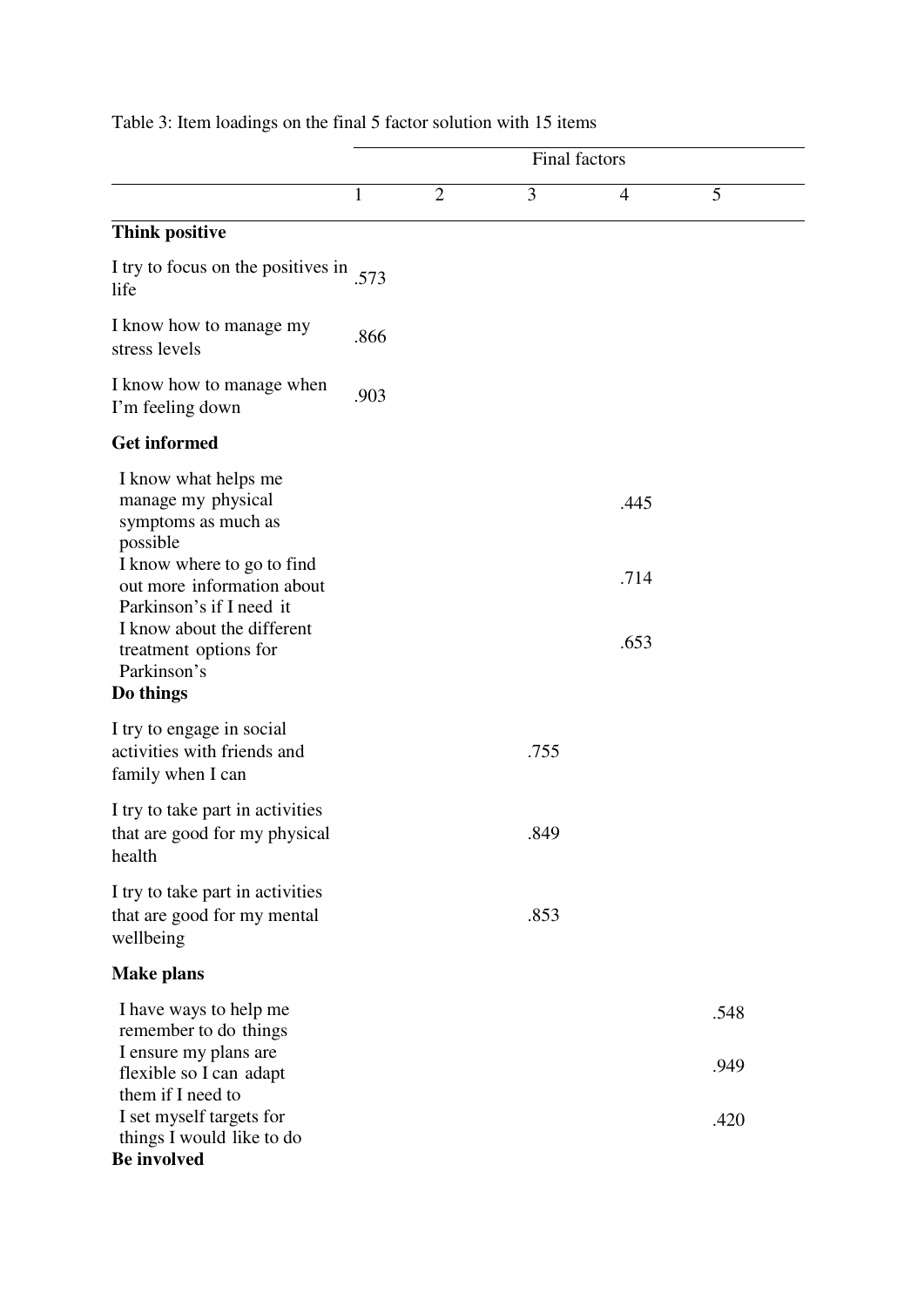| I share my expertise in |      |
|-------------------------|------|
| Parkinson's with others | .933 |
| whenever I can          |      |
| I help my family and    |      |
| friends to learn more   | .722 |
| about Parkinson's       |      |
| I am involved with a    |      |
| national organisation   | .428 |
| (e.g. Parkinson's UK)   |      |

Note: loadings <0.364 omitted [26]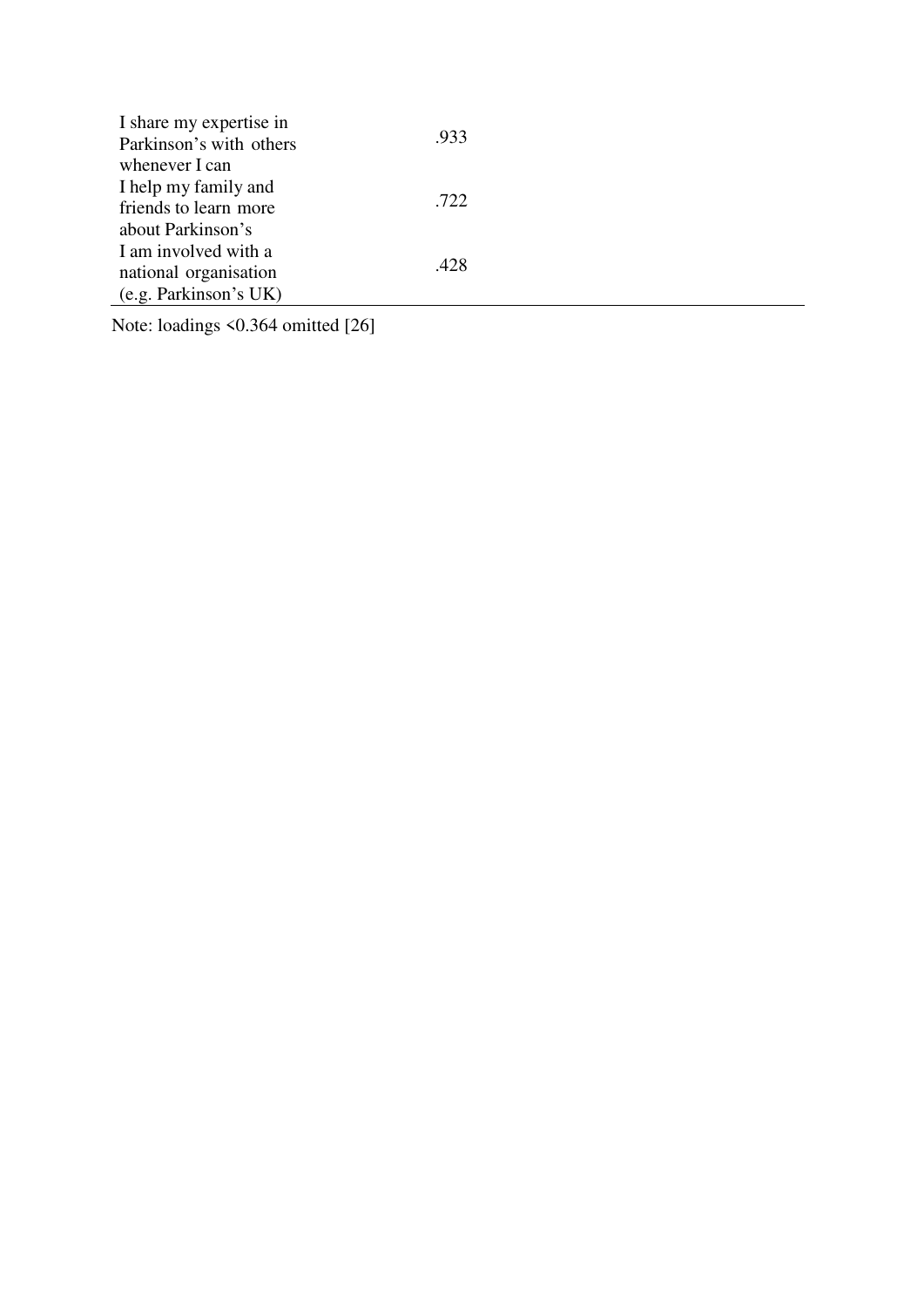|                                | Mean  | Standard Deviation Cronbach alpha |     |
|--------------------------------|-------|-----------------------------------|-----|
| Factor 1: Think positive 10.74 |       | 2.79                              | .87 |
| Factor 2: Be involved          | 8.30  | 3.49                              | .80 |
| Factor 3: Do things            | 10.84 | 3.18                              | .86 |
| Factor 4: Get informed         | 10.23 | 2.86                              | .77 |
| Factor 5: Make plans           | 9.64  | 3.01                              | .79 |
|                                |       |                                   |     |
| Total                          | 49.76 | 12.28                             | .92 |

Table 4: Descriptive statistics and internal consistency values for subscales and scale total score in the second validation

 $N = 2032$ : Note: each subscale total could range from 3 to 15 so the theoretical minimum and maximum of the total score are 15 and 75 respectively.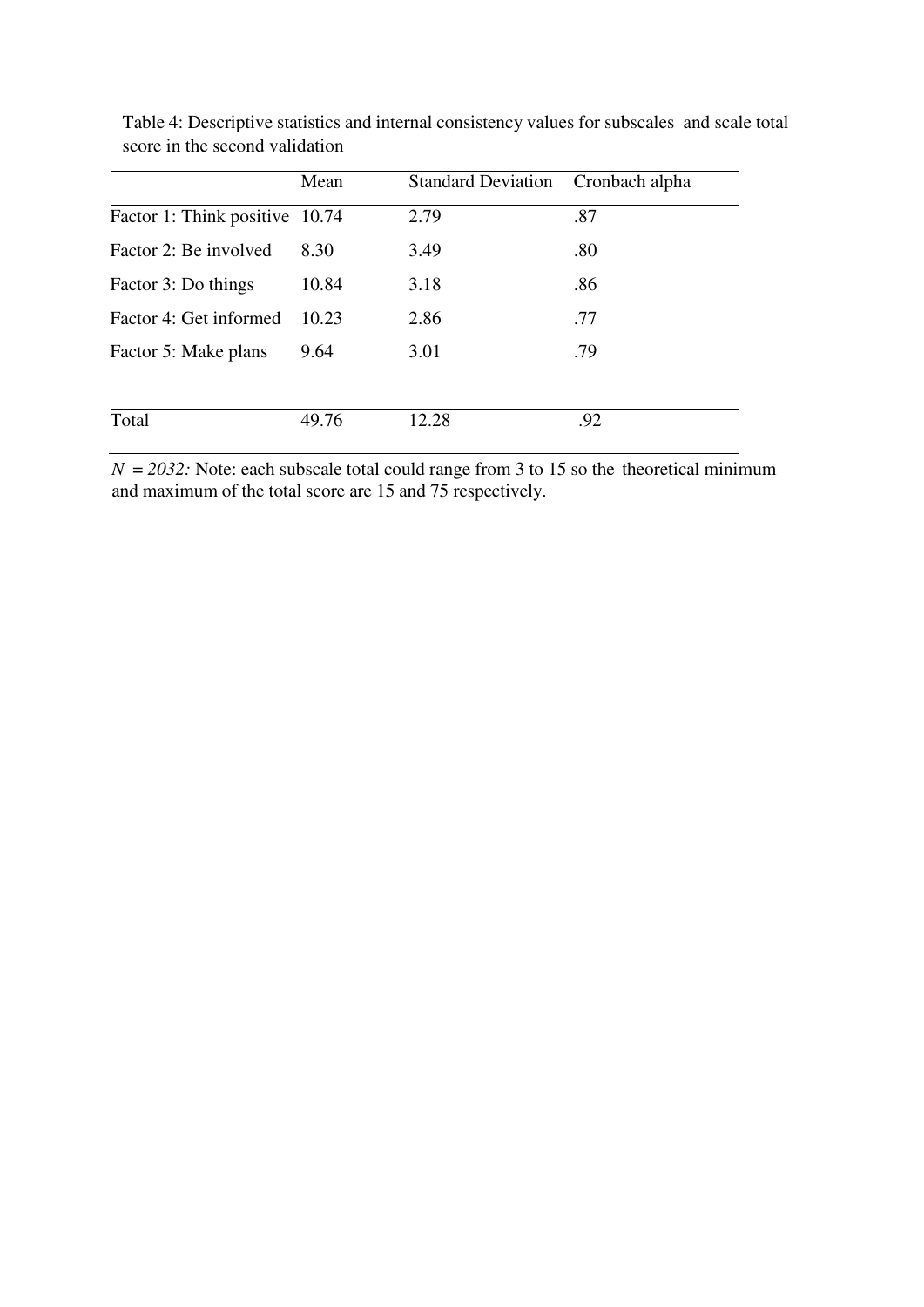Figure showing final model including correlations, explained variance, and standardized path coefficients for each path.

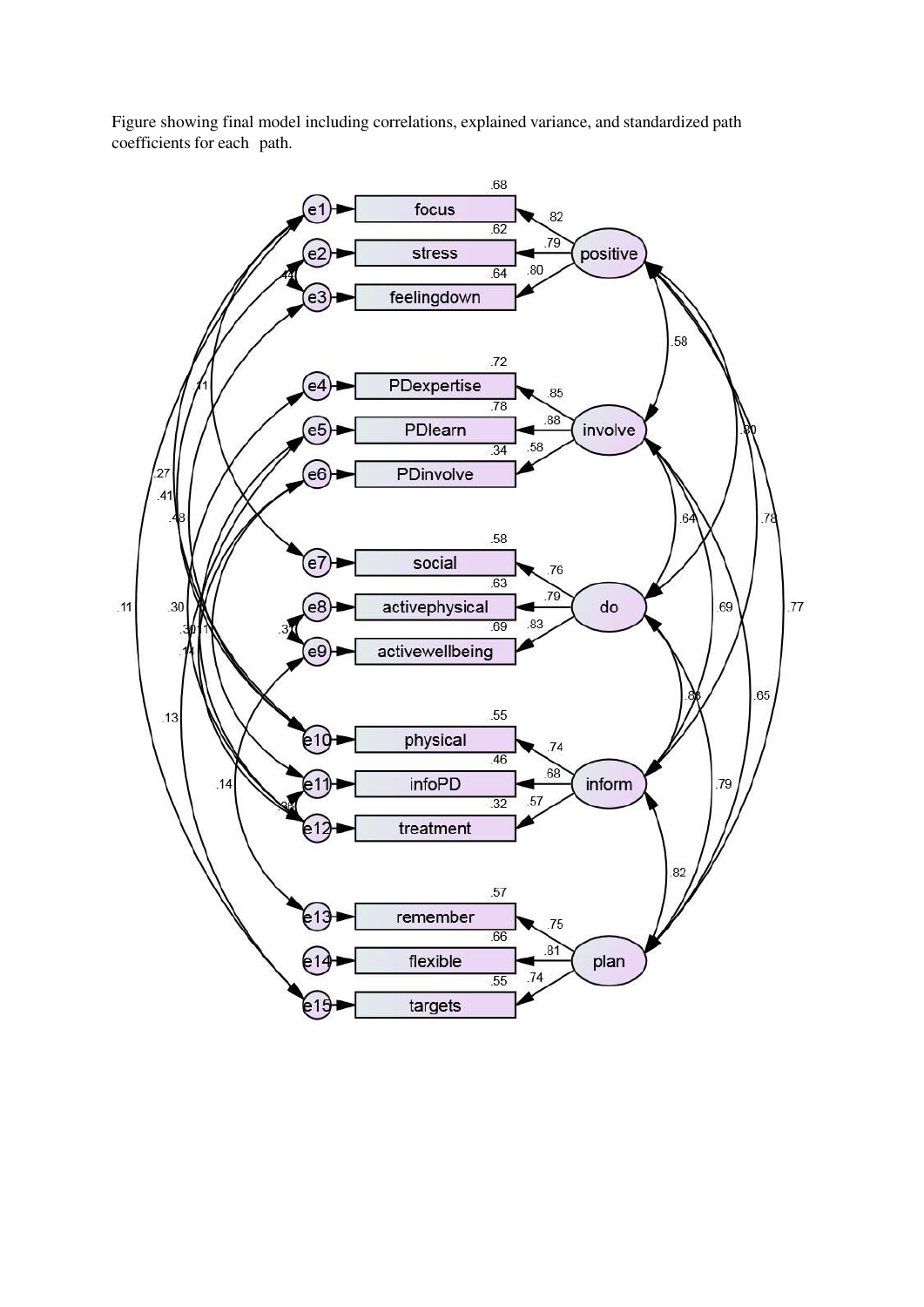# **Appendix 1:** The Parkinson's UK Scale of Perceived Control (PUKSoPC)

Please think about how much each of the following statements applies to you and click the appropriate option.

|                         |                                                                                   | Not at<br>all | Only a<br>little | <b>Some</b><br>what | Quite<br>a lot | <b>Very</b><br>much |
|-------------------------|-----------------------------------------------------------------------------------|---------------|------------------|---------------------|----------------|---------------------|
| $\mathbf{1}$            | I try to focus on the positives in life                                           |               |                  |                     |                |                     |
| $\boldsymbol{2}$        | I know how to manage my stress levels                                             |               |                  |                     |                |                     |
| $\mathbf{3}$            | I know how to manage when I'm feeling<br>down                                     |               |                  |                     |                |                     |
| $\overline{\mathbf{4}}$ | I know what helps me manage my<br>physical symptoms as much as possible           |               |                  |                     |                |                     |
| 5                       | I know where to go to find out more<br>information about Parkinson's if I need it |               |                  |                     |                |                     |
| 6                       | I know about the different treatment<br>options for Parkinson's                   |               |                  |                     |                |                     |
| $\overline{7}$          | I try to engage in social activities with<br>friends and family when I can        |               |                  |                     |                |                     |
| 8                       | I try to take part in activities that are<br>good for my physical health          |               |                  |                     |                |                     |
| 9                       | I try to take part in activities that are<br>good for my mental wellbeing         |               |                  |                     |                |                     |
| 10                      | I have ways to help me remember to do<br>things                                   |               |                  |                     |                |                     |
| 11                      | I ensure my plans are flexible so I can<br>adapt them if I need to                |               |                  |                     |                |                     |
| 12                      | I set myself targets for things I would<br>like to do                             |               |                  |                     |                |                     |
| 13                      | I share my expertise in Parkinson's with<br>others whenever I can                 |               |                  |                     |                |                     |
| 14                      | I help my family and friends to learn<br>more about Parkinson's                   |               |                  |                     |                |                     |
| 15                      | I am involved with a national<br>organisation (e.g. Parkinson's UK)               |               |                  |                     |                |                     |